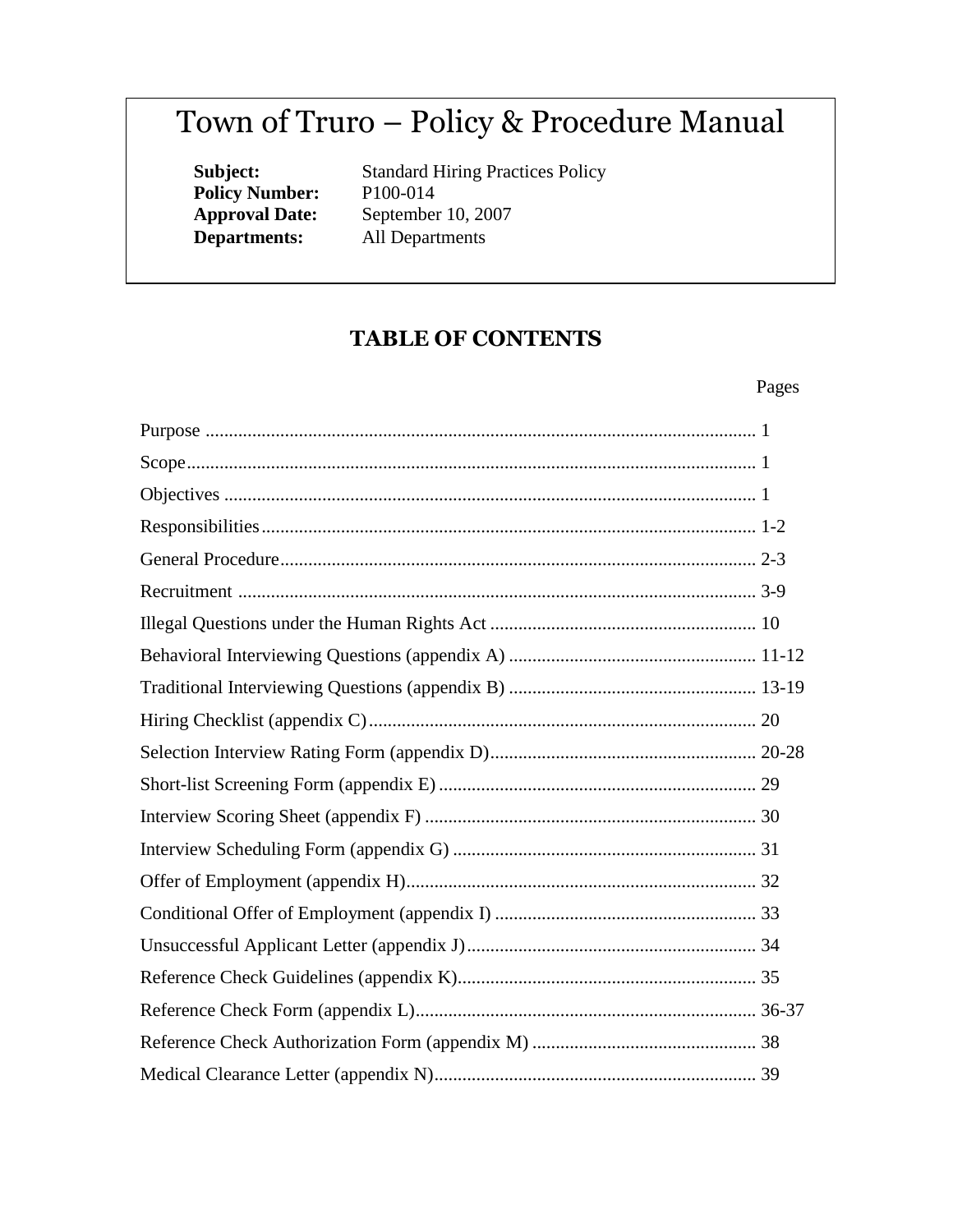## **PURPOSE**

The Town of Truro restates its commitment to its Affirmative Action Agreement.

To establish a formal recruitment, hiring, and promotion or transfer process whereby all job applicants and employees are treated without barrier or discrimination in matters of employment.

This policy is a means of providing promotional opportunities for qualified employees, while at the same time allowing for new talent and ensuring affirmative action measures are practiced.

## **SCOPE**

The Standard Hiring Practice Policy and hiring procedures, established within, applies to all Town of Truro employees and applicants for positions with The Town of Truro. It applies to employees in, and applicants for permanent, part-time, seasonal, term/contract and students positions.

This policy may be adapted when hiring in the Police Service, to the extent possible and with such variation as necessary, to comply with the Police Act (Nova Scotia) and regulations, and with the requirements of the Nova Scotia Department of Justice.

#### **1.0 Objectives**

- 1.1 The Objectives are to:
	- a. Establish a formal hiring procedure which clearly defines roles and responsibilities;
	- b. Establish accountability in the recruitment, hiring and promotion or transfer process;
	- c. Establish a fair and equitable recruitment, hiring and promotion or transfer process;
	- d. Ensure the best available candidates are chosen;
	- e. Consider the Town's desire to have a workforce more reflective of the community it serves;
	- f. Encourage promotions from within the municipal unit.

#### **2.0 Responsibilities**

2.1 Overall responsibility for implementing this policy and procedure rests with the Chief Administrative Officer (CAO), in conjunction with Council.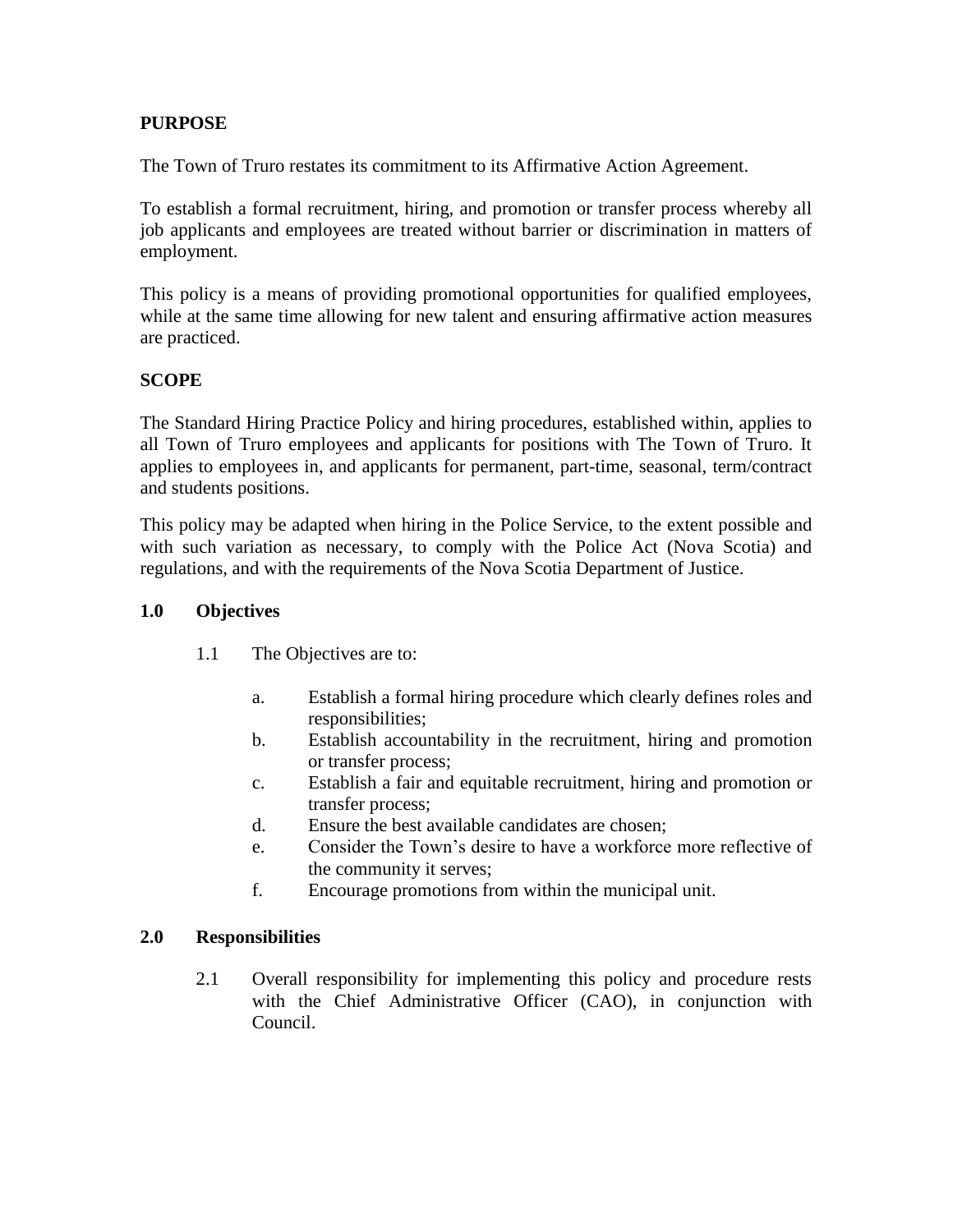- 2.2 Council shall:
	- a. Approve any amendments and/or changes to the Standard Hiring Practice Policy;
	- b. Provide the leadership required to establish an environment which will attract and retain members of historically under-represented groups;
	- c. Select Interview Board members for the Chief Administrative Officer and Senior Staff positions within the civic workforce;
	- d. Be responsible for the hiring and appointment of the Chief Administrative Officer and Department Heads, and in doing so may adapt the procedures in this policy as council deems necessary or appropriate.
- 2.3 Chief Administrative Officer shall:
	- a. Administer and co-ordinate the Standard Hiring Practice Policy;
	- b. Ensure the recruitment, hiring, promotion and transfer processes are in accordance with this policy and used in conjunction with applicable Collective Agreements;
	- c. Co-ordinate, with the Human Resource Officer (HRO), to actively encourage qualified members to apply from under-represented groups, as identified under the Nova Scotia Human Rights Act;
	- d. Approve Interview Board members for all vacant positions within the civic workforce, with the exception of the Chief Administration Officer's position and senior staff;
	- e. Recommend to Council changes required in the Standard Hiring Practice Policy.
- 2.4 Department Heads shall:
	- a. Ensure the recruitment, hiring, and promotion or transfer processes are in accordance with this policy and used in conjunction with applicable Collective Agreement;
	- b. Administer the hiring and interview process in conjunction with the HRO;
	- c. Recommend to the Chief Administrative Officer changes required in the Standard Hiring Practice Policy.

## **3.0 General**

- 3.1 Council and Senior Staff will be provided with an orientation to become thoroughly familiar with the Standard Hiring Practices Policy.
- 3.2 Collective Agreement provisions will be applied in accordance with the processes established herein.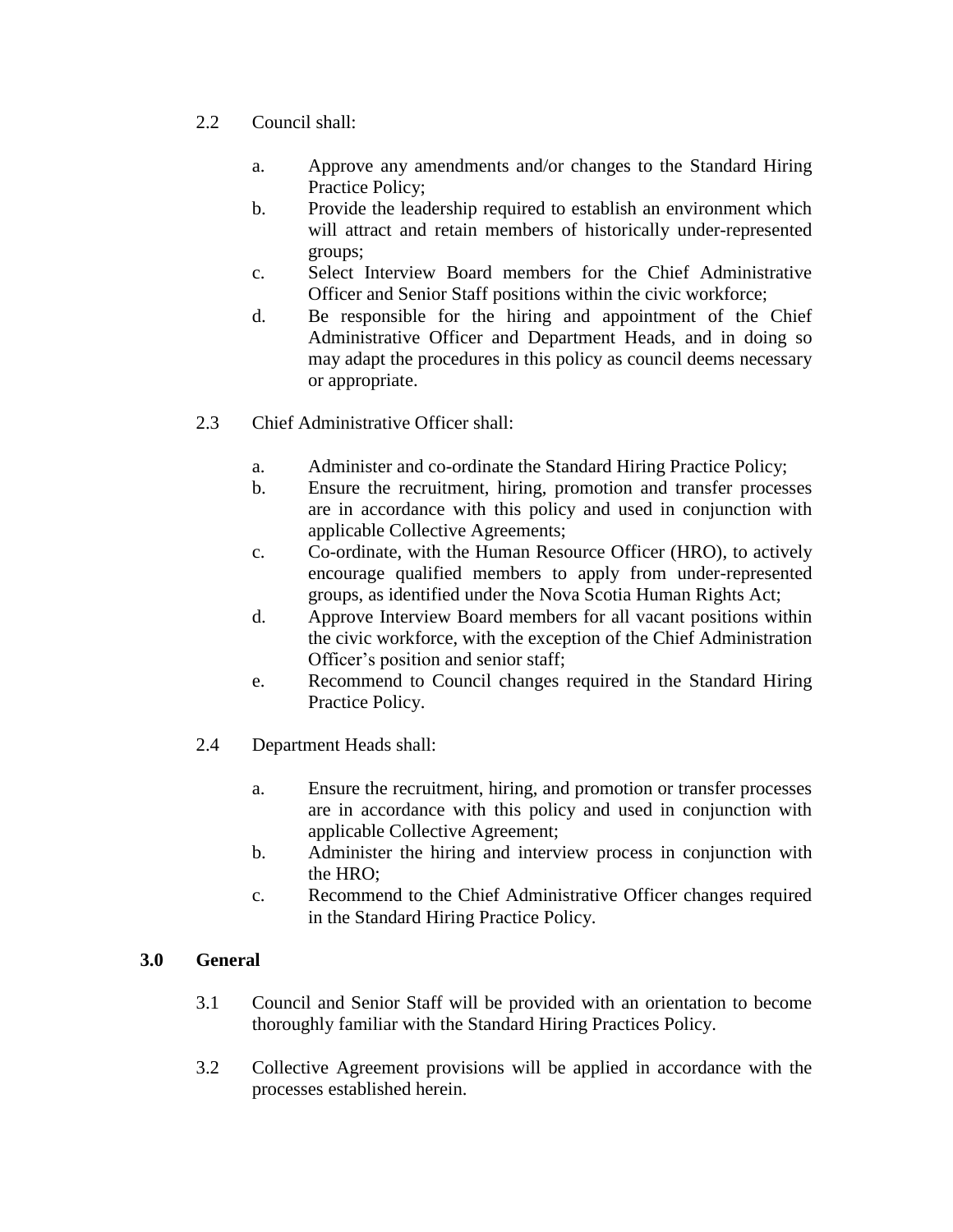- 3.3 Primary tools have been put in place to assist with administering the recruitment, hiring, promotion or transfer processes within this policy. Primary tools include:
	- 1) Traditional and Behavioral Interview Questions (appendix A and B)
	- 2) Hiring Checklist (appendix C)
	- 3) Selection Interview Rating Form (appendix D)
	- 4) Shortlist Screening Form (appendix E)
	- 5) Interview Scoring Sheet (appendix F)
	- 6) Interview Scheduling Form (appendix G)
	- 7) Offer of Employment template (appendix H)
	- 8) Conditional Offer of Employment template (appendix I)
	- 9) Unsuccessful Applicant Letter template (appendix J)
	- 10) Telephone Reference Check Guidelines (appendix K)
	- 11) Telephone Reference Check Form (appendix L)
	- 12) Telephone Reference Check Authorization Form (appendix M)
	- 13) Medical Clearance Letter (appendix N)

#### **4.0 Recruitment**

- 4.1 Departments may not recruit or advertise for a new position until that position has been approved by the CAO. Requests and approval via emails acceptable (cc HRO).
- 4.2 When internal positions are filled through promotion or transfer, the position vacated is subject to the internal posting process, with approval from the CAO.
- 4.3 When filling seasonal positions, approval required from the CAO or the Director of Finance, prior to commencement of employment.

## **Position Vacancies**

- 4.4 Permanent, part-time, term, and contract positions or vacancies may be filled by one of the following methods. The method of filling a new position or vacancy will be applied in accordance with applicable Collective Agreements and the Nova Scotia Police Act for police officers:
	- internal candidate search and competition;
	- a simultaneous internal and external candidate search and competition
- 4.5 External Positions Vacancies requiring external competition will be under the direction of the Department Head and coordinated in conjunction with the Human Resource Officer.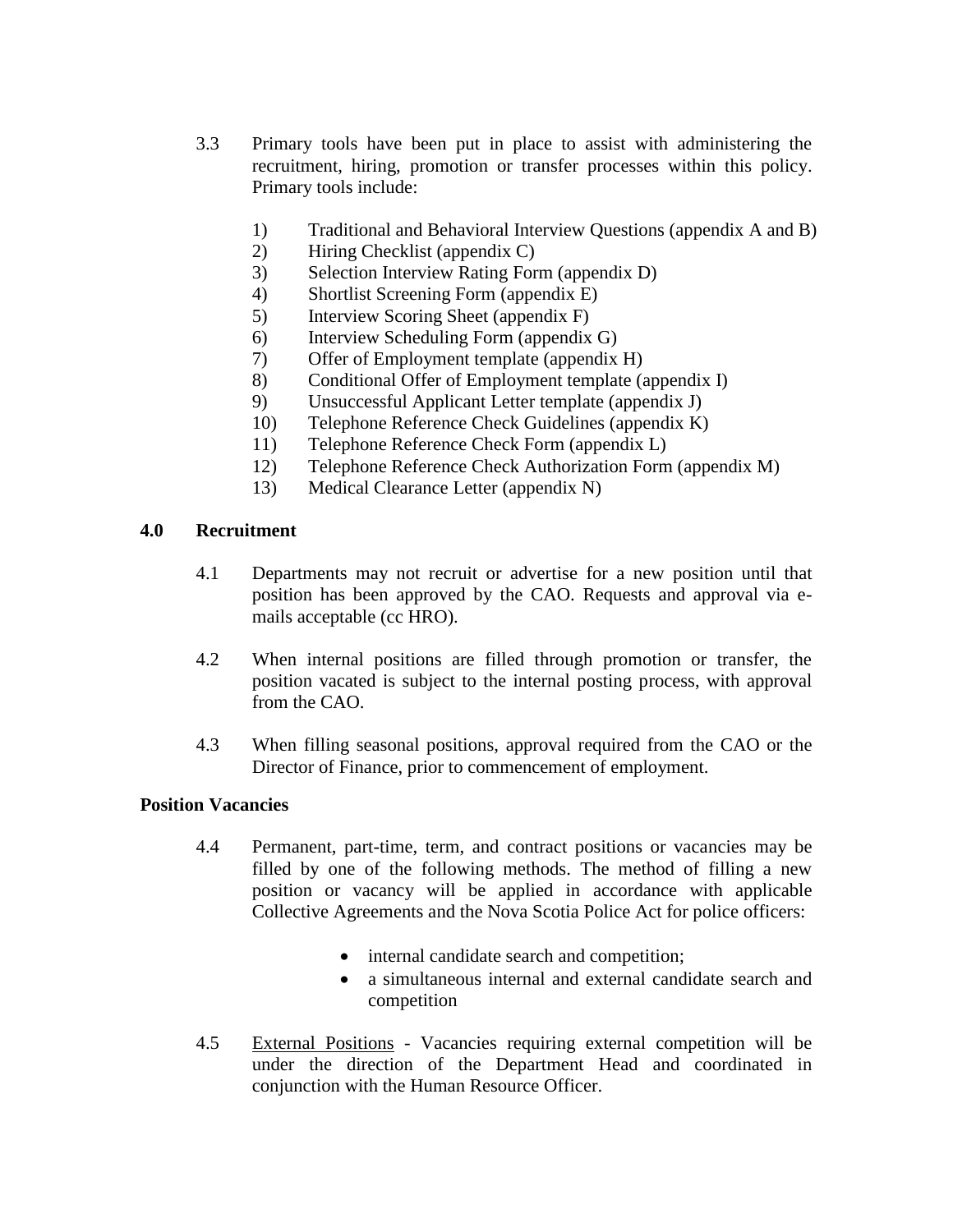- 4.6 Internal Positions Vacancies requiring internal competition will be under the direction of the Department Head and coordinated in conjunction with the Human Resource Officer.
- 4.7 Seasonal Positions Department Heads shall provide the CAO or the Director of Finance with a minimum of five (5) days advance notice prior to the employment start date. In addition, upon termination of the employment, pay staff shall receive one (1) week notice to finalize Record of Employment.
- 4.8 Part-time (Stadium Canteen Staff) Positions Vacancies requiring immediate staffing will be under the direction of the Stadium Manager in conjunction with the Human Resource Officer. Hiring packages will be prepared by the HRO and retained by the Stadium Manager.
- 4.9 Summer Student Positions Summer Student positions, including HRSDC Career Placement and Co-Op positions, are under the direction of the Department Head subject to budget provisions. Summer student positions that are supported by other funding resources will follow the criteria laid down by the applicable funding source.

## **Posting the Position**

- 4.10 External Positions Advertisements will be prepared by the Human Resource Officer and approved by the Head of the Department.
- 4.11 External positions will be advertised in the local newspaper and published on the Town of Truro's "Employment Opportunities" website. In some cases, positions maybe advertised elsewhere, such as in provincial or national newspapers, specific trade journals, professional organizations, and with Canada Employment Agency. The advertisement will contain the position title; position description; specific requirements of the position; logo of the Municipality; closing date, and included at the bottom of the advertisement "Town of Truro is an equal opportunity employer with an affirmative action policy".
- 4.12 Internal Positions Position Postings will be prepared by the Department in conjunction with the Human Resource Officer.
- 4.13 Internal positions will be posted on bulletin boards within respective departments for a minimum of seven (7) days or as otherwise stated in applicable Collective Agreements. In addition, published on the Town of Truro's "Employment Opportunities" website containing the following information: position title indicating "internal posting"; description and specific requirements of the position; level of compensation; closing date,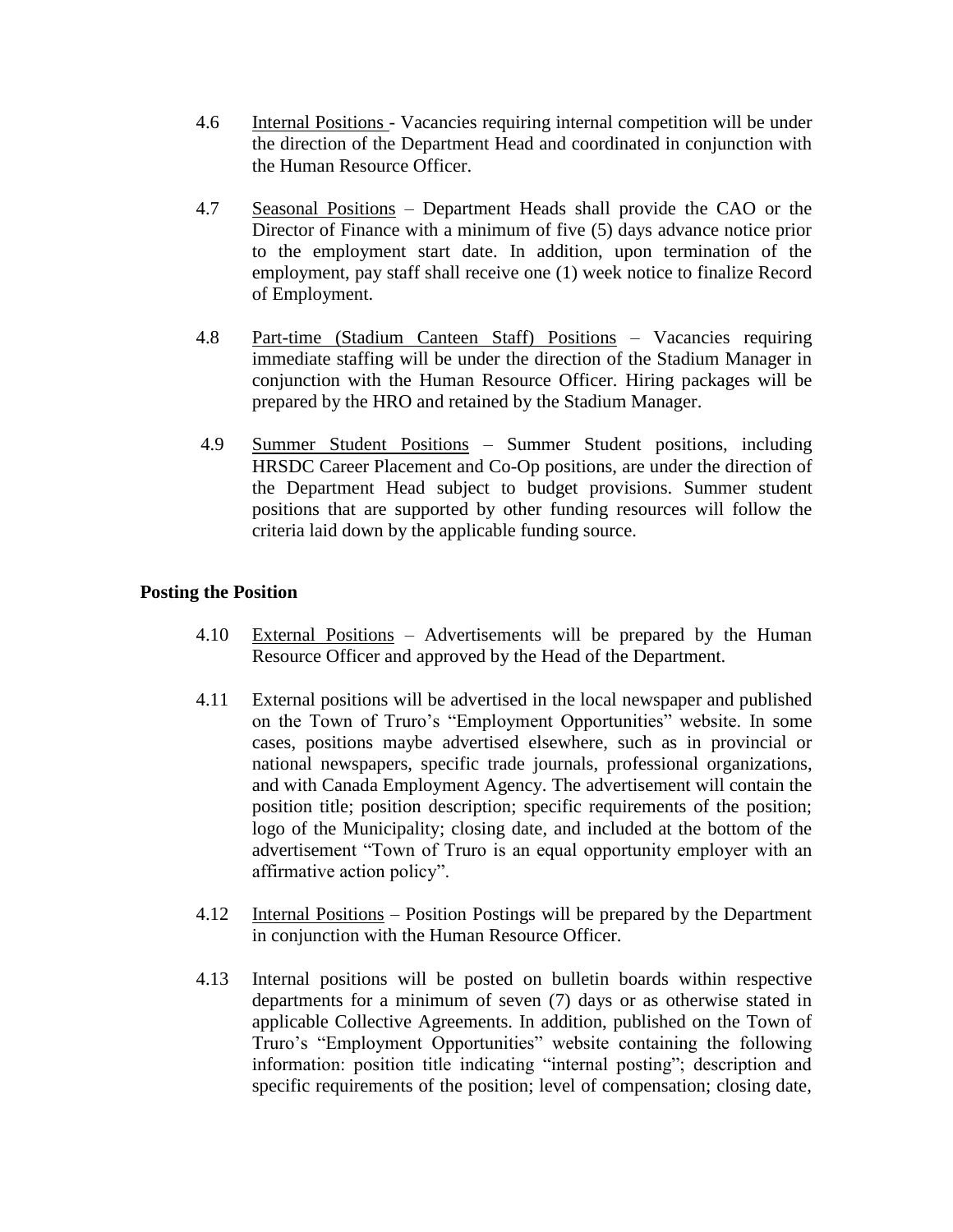and "Town of Truro is an equal opportunity employer with an affirmative action policy" included at the bottom of the posting.

- 4.14 Part-time (Stadium Canteen Staff) Positions Advertisements will be prepared by the Human Resource Officer in conjunction with the Department.
- 4.15 Part-time positions will be advertised in the local newspaper and published on the Town of Truro's "Employment Opportunities" website. In some cases, and at the discretion of the Stadium Manager, positions may be posted internally. The advertisement will contain the position title; position description; specific requirements of the position; logo of the Municipality; closing date, and included at the bottom of the advertisement "Town of Truro is an equal opportunity employer with an affirmative action policy".
- 4.16 Summer Student Positions Advertisements will be prepared by the Human Resource Officer and approved by the Department.
- 4.17 Summer student positions will be advertised in the local newspaper, Student Employment Centre and published on the Town of Truro's "Employment Opportunities" website. In some cases, positions maybe advertised elsewhere, such as through Co-Op funding programs. The advertisement will contain the position title; position description, logo of the Municipality; closing date, and "Town of Truro is an equal opportunity employer with an affirmative action policy" included at the bottom of the advertisement.

#### **Applicant Screening**

- 4.18 Applicant screening will be based on the essential qualifications and requirements detailed in the job description. Applicants must have the professional skills, e.g., education, and/or required experience for the position or they can be screened out of the competition.
- 4.19 "Preferred" qualifications may be recognized in the screening process and must be detailed in the job description and/or job advertisement. These qualifications are intended to enhance a position and would be considered if two applicants are relatively equal.
- 4.20 Each position will require a job description that identifies the qualifications and requirements, and a minimum education level. Job Descriptions will be prepared and/or reviewed by the HRO, in conjunction with the Head of the Department in which the vacancy occurs.
- 4.21 Applicants shall submit an application for employment and/or applicable resume and forward to the HRO for screening.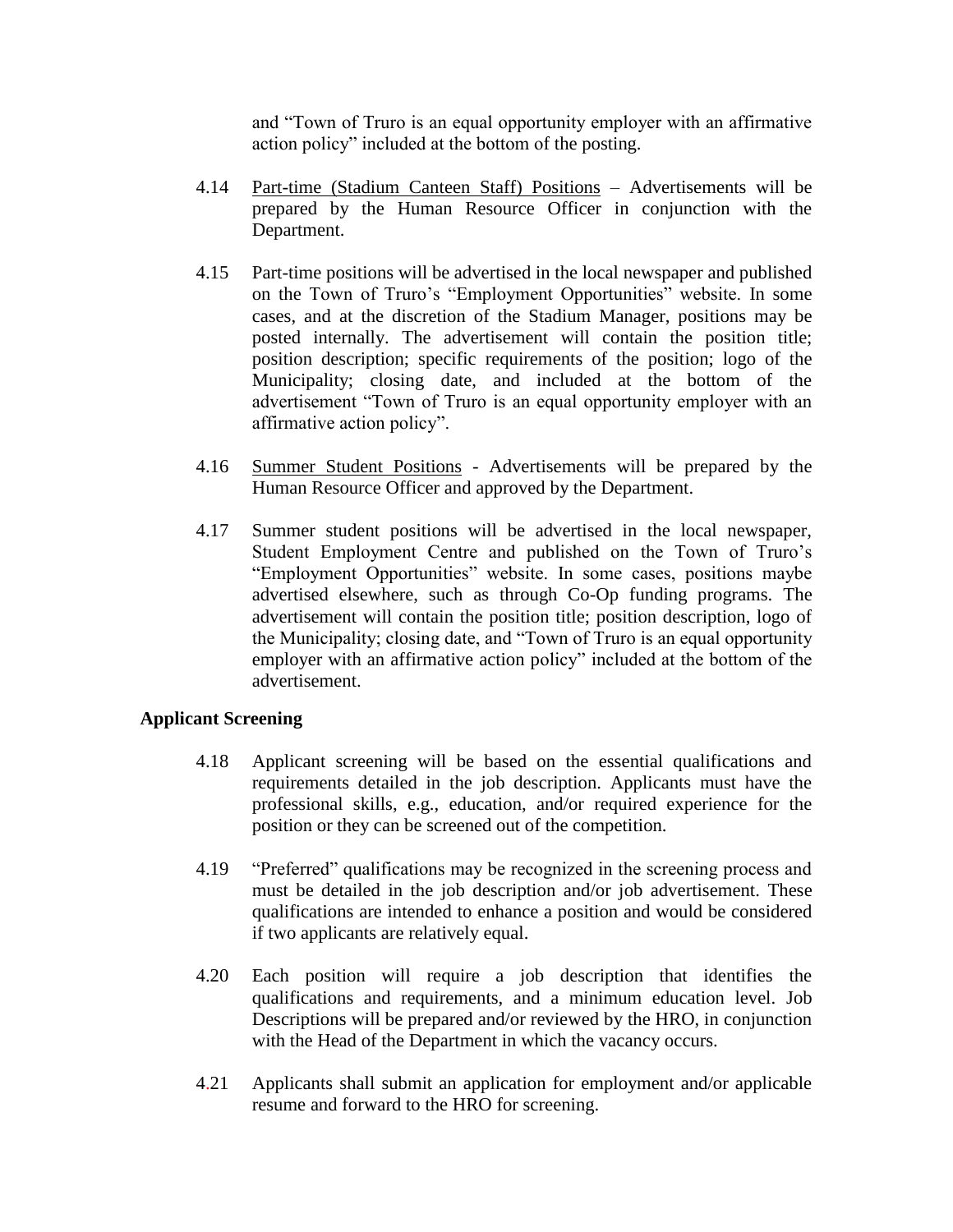- 4.22 Applicants shall be provided the opportunity, if the applicant consents, to indicate if they are a member of the designated employment equity groups as set out in the Nova Scotia Human Rights Act, by completing a Town of Truro Employment Application Form and/or voluntarily self-identify on their resume or cover letter. The Hiring Committee shall be informed of any applicants who self-identify as being a member of a designated group. This will allow the information to be considered during the hiring process.
- 4.23 Employees applying for internal positions shall submit a pertinent resume and forward to the Department Head, in which the vacancy occurs and HRO.
- 4.24 The Chair assigned to the Board or their designate, shall review all applications and/or resumes and shortlist for interviews.

#### **Interview Boards**

- 4.25 Interview Boards will be under the authority of the CAO. The Department Head or designate, in which the vacancy occurs shall participate on all boards.
- 4.26 The Interview Board shall consist of a Chair and a maximum of four members. In the case of the Chief Administrative Officer's position, board selection remains with Council.
- 4.27 Any Interview Board members must remove themselves from the interview process if a family conflict exists. For the purpose of this policy, relatives are defined as: father, mother, son, daughter, brother, sister, husband, wife, common-law partner, grandchildren or stepchildren, brother-in-law, and sister-in-law.
- 4.28 Applicants applying for a specific position shall be interviewed by the same Board.

#### **Interview Questions**

- 4.29 Interview questions and/or testing are under the authority of the Interview Board. The HRO is responsible for developing a set of interview questions to be reviewed by the Board.
- 4.30 Behavioral and Traditional question styles, established herein (appendixes A and B), shall be used when preparing the interview questions. Behavioral questions examine the applicant's skills and abilities by asking for detailed and precise examples of past job performances. Traditional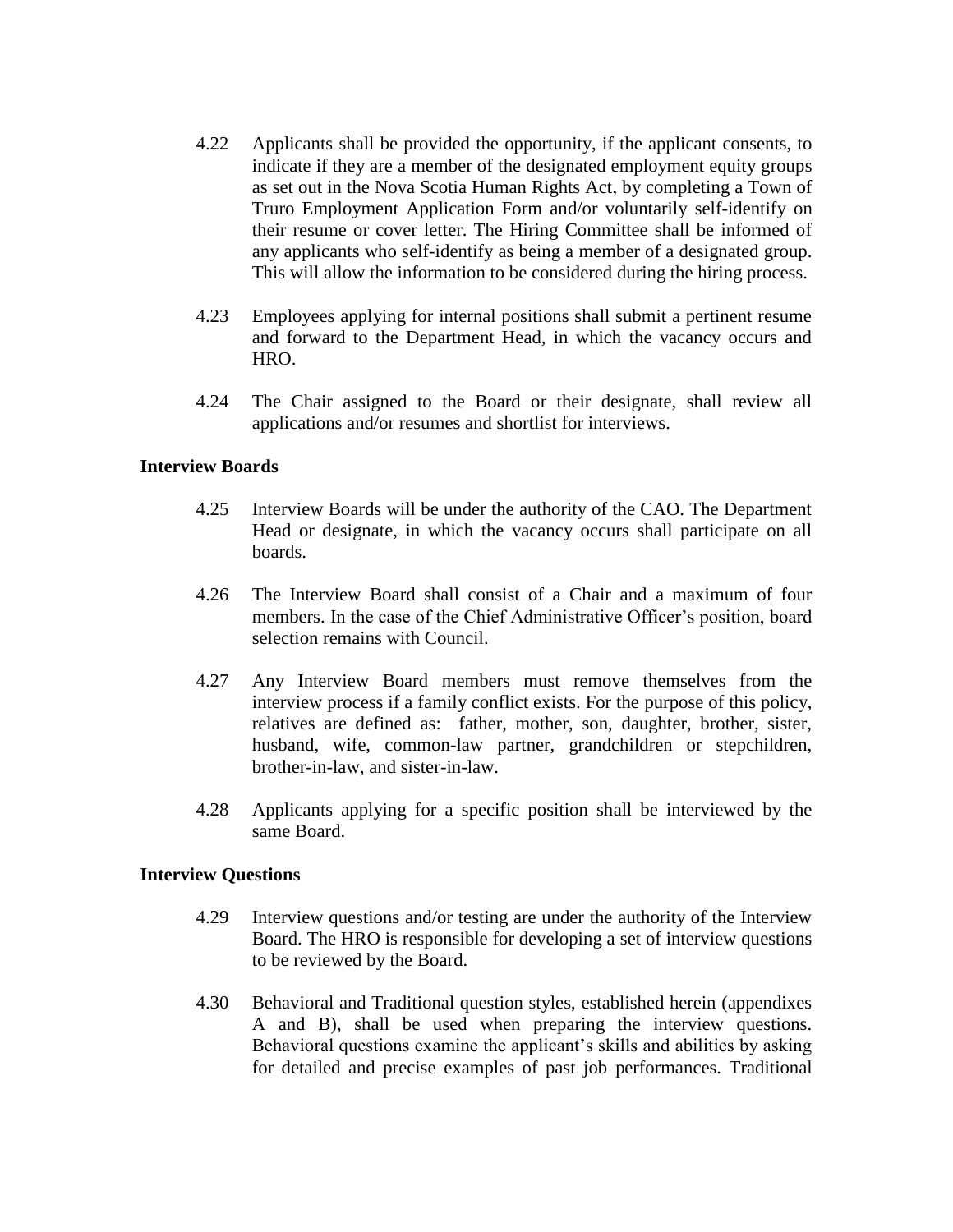questions are more broad-based and will target specific skills that are needed for the position.

4.31 Interview questions shall address the qualifications advertised for the position. Each applicant being interviewed for a specific position shall be given the same interview questions. Appropriate follow-up questions should be asked when deemed necessary during each applicant's interview.

#### **Selection Factors**

- 4.32 Competencies and Professional skills are the selection factors that will assist the Interview Board in obtaining key information to base a decision or recommendation. These factors are intended to identify the skills, knowledge, behaviours, and abilities that an individual needs to successfully perform the job.
- 4.33 The following competencies will identify specific aptitudes and individual qualities that may be needed or desired for the position, such as:

| - interpersonal skills                              | - personal qualities  | - leadership     |
|-----------------------------------------------------|-----------------------|------------------|
| - effective communication                           | - range of interest   | - prioritization |
| - working effectively with others                   | - planning & strategy | - decisiveness   |
| - supervision experience                            | - job performance     | - career goals   |
| - training/employee develop                         | - self assessment     | - creativity     |
| - problem solving                                   | - work standards      | - motivation     |
| - interest in self-development                      | - stress tolerance    | - flexibility    |
| - membership in designated employment equity groups |                       |                  |

4.34 Professional Skills recognize education, certifications, and experience that are required for the position.

#### **Rating**

- 4.35 The Interview Board shall apply the point ratio process at subparagraph 4.36 and assign a rating to each Competency and Professional Skill prior to the interview. The rating assigned to each criterion should reflect the importance to the job.
- 4.36 A one hundred (100) measurement will be assigned to each interview and allocated as follows:
	- Competency Skills scored at sixty (60) percent
	- Professional Skills scored at forty (40) percent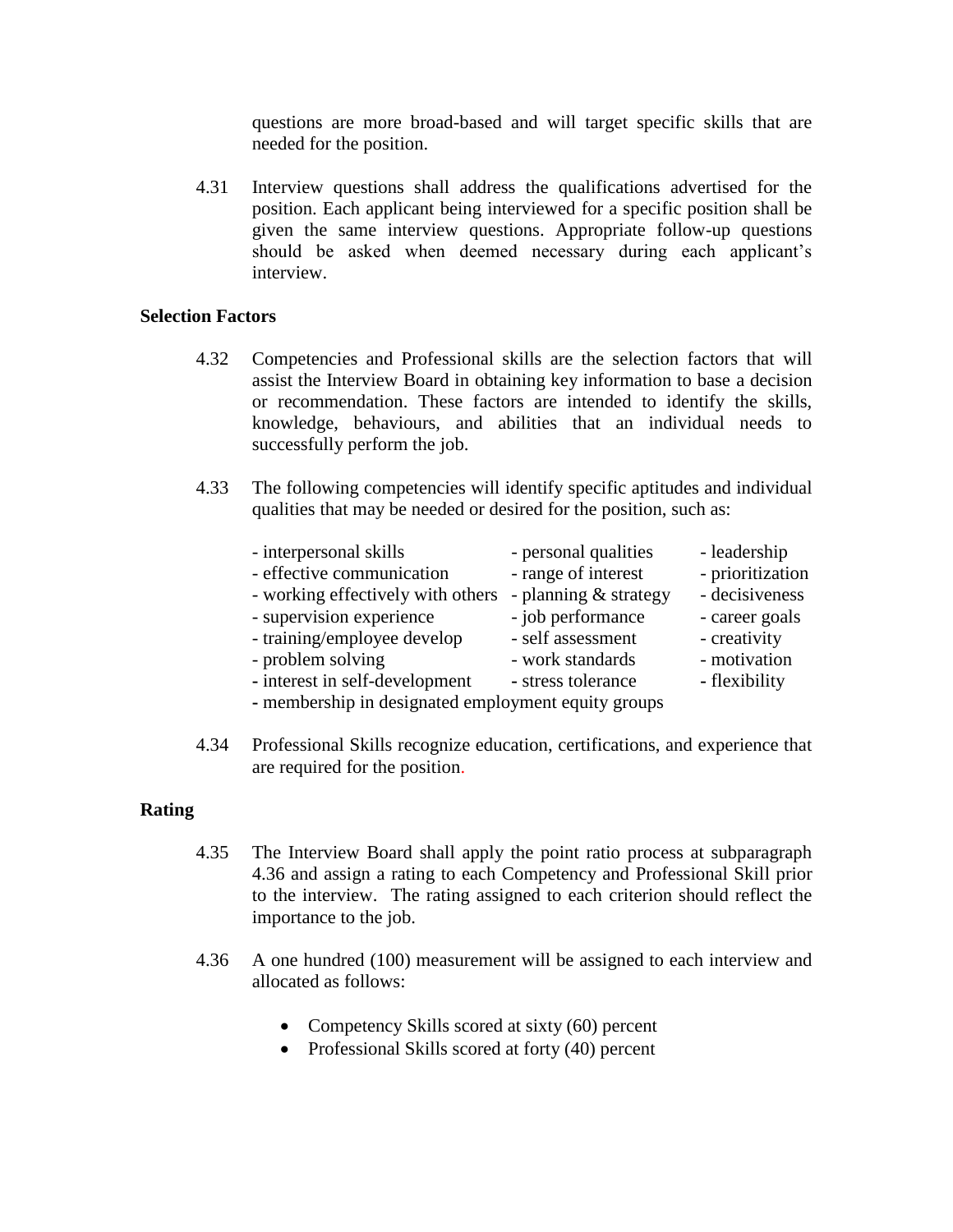- 4.37 This point ratio can be modified, if necessary in order to capture and evaluate specific position requirements.
- 4.38 The amount of points ascribed to the designated employment equity groups will take into account the degree of under representation for that particular characteristic in the work force, and/or, at the sole discretion of the Town, in the Department in question, as compared to the Town demographics.

#### **Interview Documentation**

- 4.39 Interview Documentation Packages will be prepared by the Human Resource Officer and reviewed with each board member.
- 4.40 Interview packages will contain the following:
	- a. Applicant's resume and/or application form including any related documentation as outlined in the job advertisement;
	- b. Selection interview rating form;
	- c. Interview scoring sheet;
	- d. Hiring checklist
	- e. Job description;
	- f. Job advertisement;
	- g. Telephone reference check, guidelines and authorization form;
	- h. Schedule of interviews.

#### **Interview Process**

- 4.41 The Interview Board shall convene prior to the interviews and complete the following pre-interview process:
	- (1) Short-list resumes and/or employment applications that meet the requirements for the vacant position. Schedule the interviews using the *Interview Scheduling Form* (appendix G).
	- (2) Verify any related documentation, as outlined in the job advertisement, i.e., driver qualifications, criminal record check, etc.
	- (3) Review interview questions ensuring they address the qualifications and requirements needed for the position.
	- (4) Rate the interview questions in accordance with the rating process outlined at subparagraphs 4.35, 4.36, 4.37 and 4.38.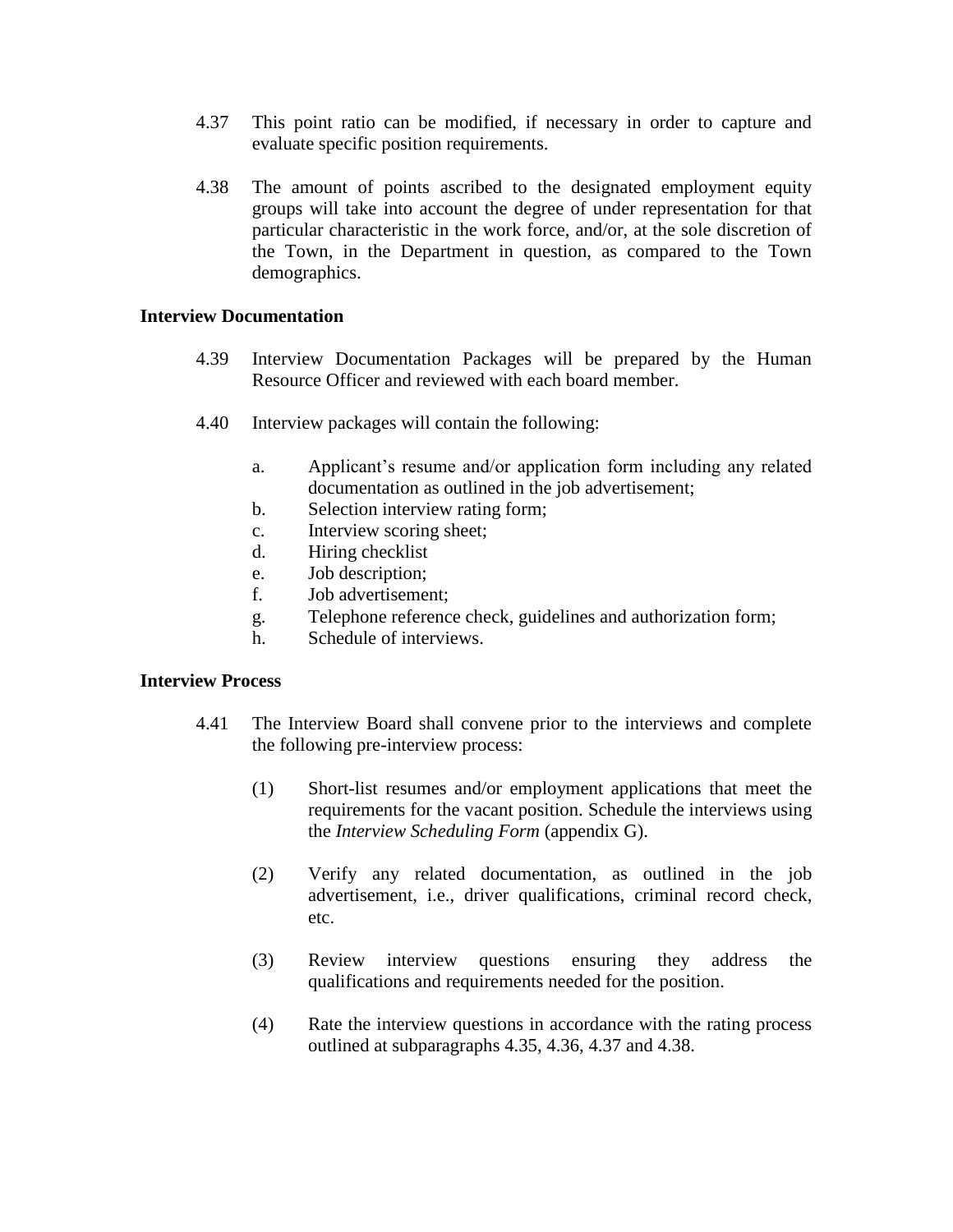- 4.42 When conducting interviews, each board member will complete the *Selection Interview Rating Form* on each applicant (appendix D). In accordance with subparagraphs 4.36 and 4.38, a rating shall be assigned to each competency and professional skill.
- 4.43 When testing is used, a pass mark will be identified prior to the start of the testing process.

#### **Scoring**

- 4.44 Applicants will be interviewed and scored against questions and/or testing that relate to the noted qualifications and requirements listed for the position as per subparagraphs 4.18 and 4.19.
- 4.45 Individual Assessment: The evaluation of the applicants throughout the interview is the responsibility of each board member. Each board member must be able to reasonably defend and justify his/her score.
- 4.46 Group Decision: On completion of the interview, the Board shall discuss and review each board member's score and collectively agree on the value to be assigned to each applicant.
- 4.47 At the conclusion of the interview, the Board shall score the applicant and complete the *interview scoring sheet* (appendix F) and shall recommend to the Chief Administrative Officer the appointment of an applicant.

#### **Reference/Background Checks/Physical Examinations/Testing**

- 4.48 Background checks, reference checks, physical examinations and any testing, as appropriate, are initiated by the Interview Board and are to be completed prior to an offer of employment.
- 4.49 When a position requires a background check, the applicant is responsible to make contact with a Police Service or the Royal Canadian Mounted Police and provide a copy of the background check to the Chair of the Board.
- 4.50 Telephone reference checks are to be conducted in accordance with the guidelines outlined at appendix K. Prior to conducting a telephone reference, the applicant must sign the *Authorization Form* at appendix M.
- 4.51 When a position is depended upon medical clearance from a doctor, the applicant will be required to have their doctor complete the *Medical Clearance Letter* at appendix N.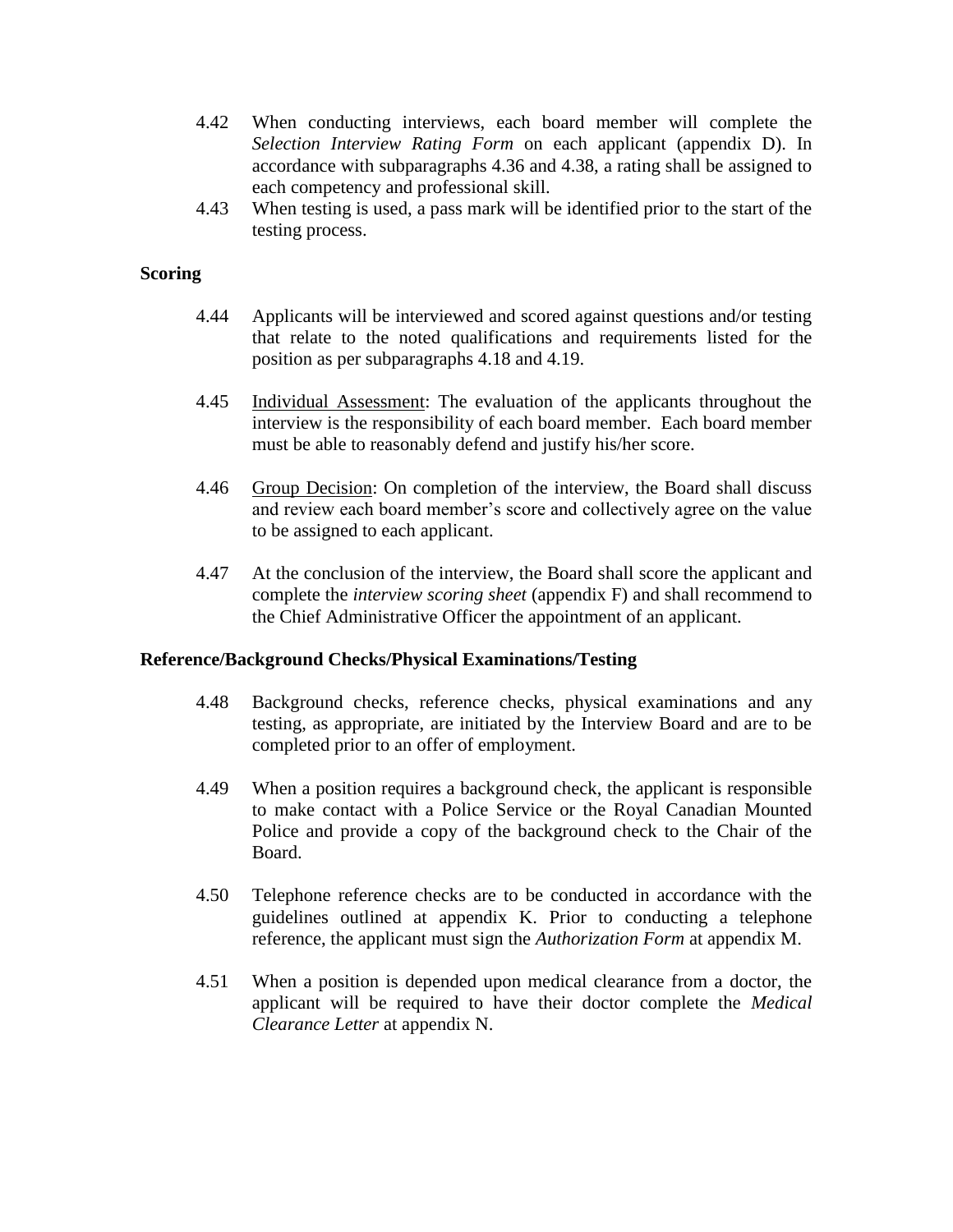#### **Appointment of Applicants**

- 4.52 The Chief Administrative Officer shall consider the recommendation of the Interview Board and may request a copy of the applications of those interviewed, all background information obtained or considered by the interview board and a copy of all score sheets of the board members.
- 4.53 Subject to subparagraph 4.48, the CAO may appoint the recommended applicant, direct further candidate searches, decline to fill the position or make comments to the interview board.
	- (a) When the CAO makes comments to the interview board, the board shall reconvene, consider the comments and either confirm its original recommendation or make a new recommendation to the CAO.
	- (b) When the CAO receives the second recommendation, the CAO shall either appoint the recommended applicant, direct further candidate searches or decline to fill the position.
	- (c) In an instance where the CAO does not accept the recommendation of the Interview Board, an explanation must be provided to Council.
- 4.54 When the CAO directs further candidate searches or declines to fill the position, the CAO shall report to Town Council on the circumstances giving rise to and the reasons for the decision to do so.
- 4.55 All appointments of Department Heads or the Chief Administrative Officer are conditional upon approval of Town Council.
- 4.56 The hiring and termination of summer student staff be at the sole discretion of the Human Resource Officer and all communication with the Human Resource Officer or other town staff by any member of Town Council to influence individual hiring or termination decisions are prohibited and shall be reported to the Mayor and Council.

## **Offers of Employment**

4.57 An Offer of Employment cannot be made until approval received from the Chief Administrative Officer. The offer of employment will contain the position title, salary, start date, workplace benefits, terms and conditions agreed upon, probationary period, and any pertinent information as discussed during the interview. Refer to appendix H for *Employment Offer* Template.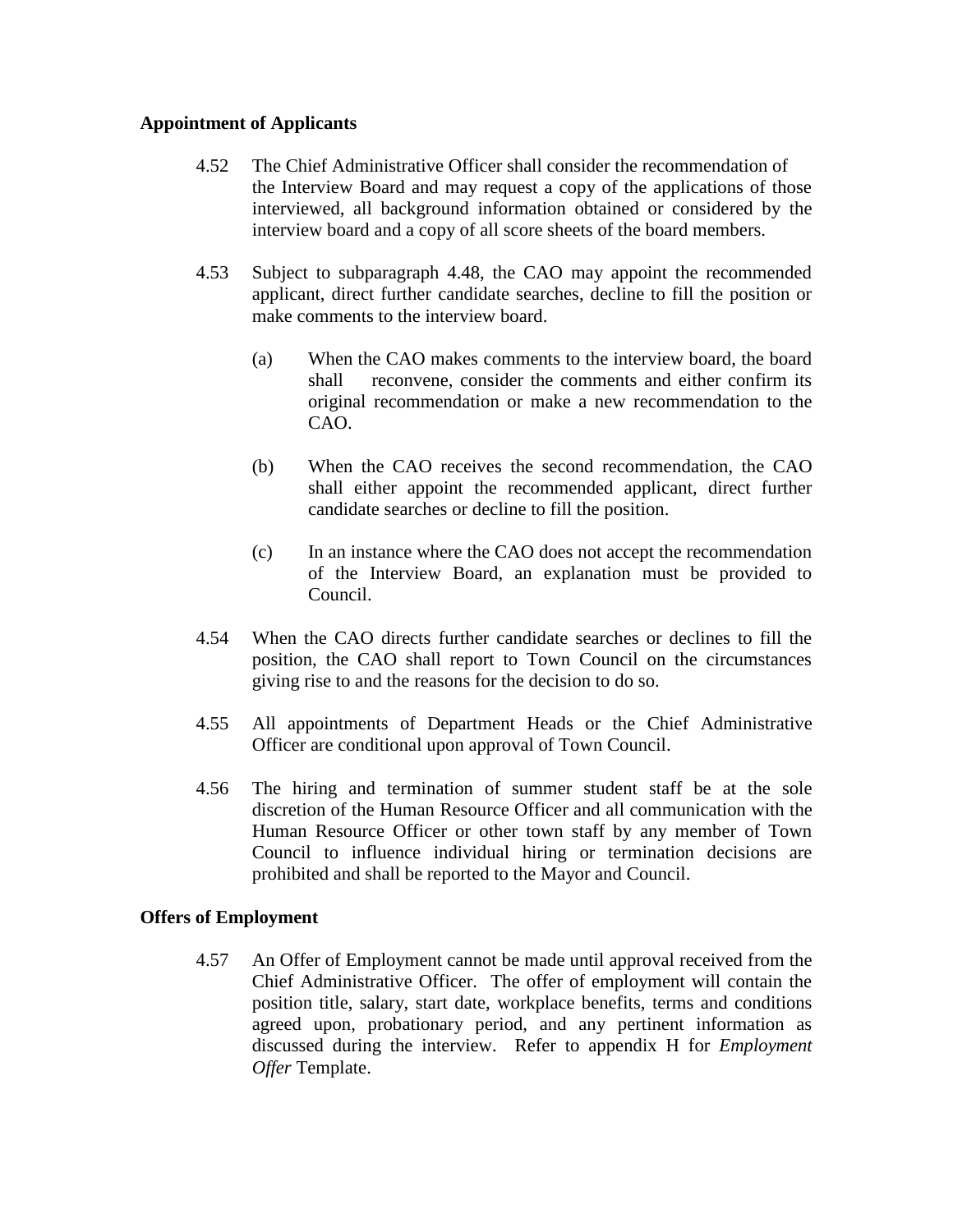- 4.58 Conditional Offers In selected positions and at the discretion of the CAO, an offer of employment is conditional upon the successful applicant providing a medical opinion (appendix N) that the applicant is physically and mentally able to perform the essential duties of the position and the nature of any accommodations that may be required, where applicable. Refer to appendix I for *Conditional Offer* Template.
- 4.59 Offers of Employment are to be made in writing or via e-mail and a written or e-mailed acceptance are required. Deadline for acceptance of employment offers will be 5 days upon receiving the offer.
- 4.60 If the applicant declines the offer, the Board may review existing shortlisted applicants for alternate choices. However, the Chief Administrative Officer and the Interview Board may choose to re-post the position at their discretion.
- 4.61 Offers of Employment will be placed on the applicant's personnel file.

## **Unsuccessful Applicant Letters**

4.62 Only those applicants selected for interviews will receive *unsuccessful applicant letters* (appendix J). Copies of letters shall be kept in the Administration Department for future reference.

#### **5.0 Illegal Questions under the Nova Scotia Human Rights Act**

- 5.1 Interviewers are legally barred from asking questions about citizenship, dependents, pregnancy, medical conditions, maiden name, child care arrangements, or family plans.
- 5.2 Prohibited grounds of discrimination under the Nova Scotia Human Rights Act include:
	- age;
	- race;
	- color;
	- religion;
	- creed;
	- $\bullet$  sex:
	- sexual orientation;
	- physical disability or mental disability;
	- an irrational fear of contracting an illness or disease;
	- ethnic, national or aboriginal origin;
	- family status;
	- marital status:
	- source of income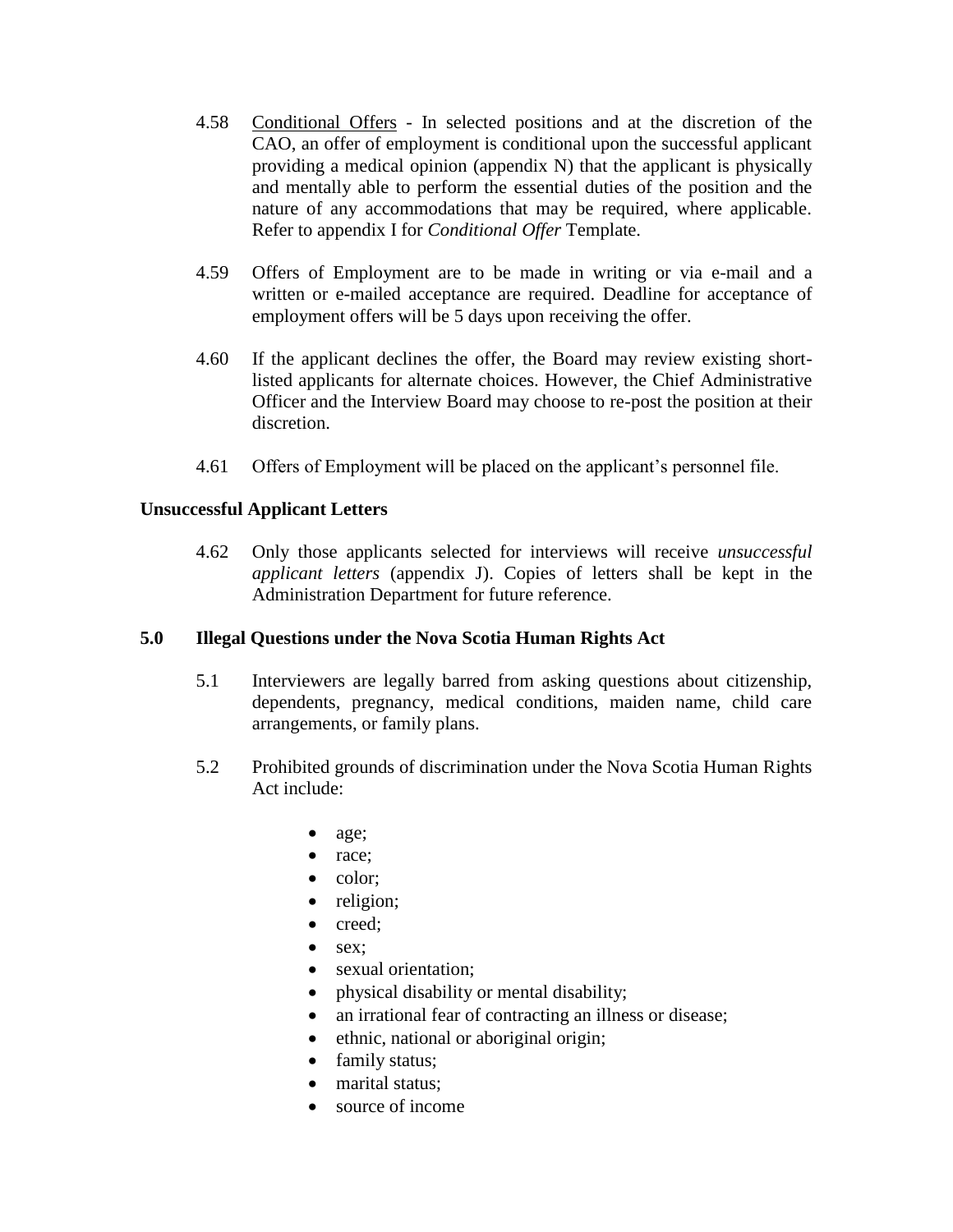- political belief, affiliation or activity; and
- individuals association with another individual or class of individuals having characteristics referred to in the previous grounds

#### Pardoned Criminal Convictions

- 5.3 Pardoned criminal convictions are listed as a prohibited ground of discrimination under the Canadian Human Rights Act. An applicant can be asked: "have you ever been found guilty of a criminal offense for which you were convicted and for which no pardon has been granted?"
- 5.4 Illegal questions to ask during an interview
	- Are you married? What is your maiden name?
	- Do you have any kids? Are you planning to have any (more)?
	- What political party do you belong to?
	- Do you have any illnesses we should know about?
	- What is your general state of health?
	- What nationality are you?
	- What church do you go to?
	- Do you smoke?
	- Where were you born? What is your citizenship?
	- Have you ever been arrested?
	- How old are you?
	- Do you have any disabilities?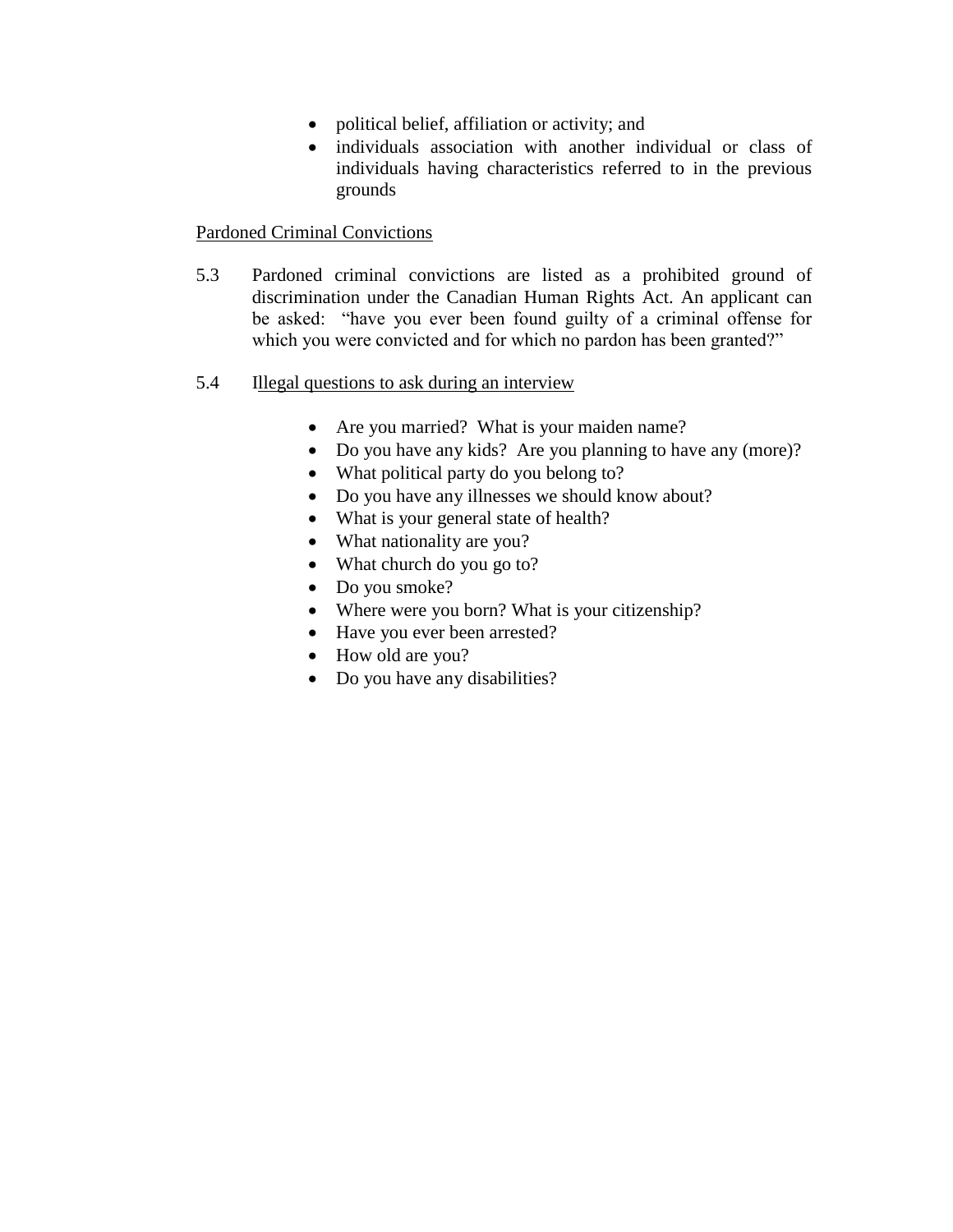#### **Behavioral Interviewing Questions**

Behavioral interviewing is a style of interviewing which is defined as an analysis of a candidates abilities by examining skills that have been used in past job performance.

The main difference between this type of interviewing and a traditional interview is that candidates are asked to give specific examples of how they acted in the past instead of being asked to share their opinions or ideas. Behavioral interviewing is based on specifics - a problem faced in the past, the action taken to overcome the problem, and the results attained. Behavioral interviewing is also based on the theory that past behavior is a strong predictor of future behavior.

#### Important Points about Behavioral Interviewing:

- Employers predetermine which skills are necessary for the job for which they are looking and then ask very pointed questions to determine if the interviewee possesses those skills.
- In the interview, response needs to be specific and detailed. Particular situations that relates to the question, not a general one. Talk about the situation briefly, what was done specifically, and the positive results or outcome. Three step process: 1. situation 2. action 3. result/outcome
- The interviewee may tell a story for a few minutes; the interviewer may want to ask questions to get at the specific behavior(s). The interviewer can probe further for more depth or detail such as "What were you thinking at that point?" Tell me more about your meeting with that person," or "Lead me through your decision process.

#### **Behavioral Interview Questions**

- Describe a situation in which you were able to use persuasion to successfully convince someone to see things your way.
- Describe an instance when you had to think on your feet to remove yourself from a difficult situation.
- Give me a specific example of a time when you used good judgment and logic in solving a problem.
- By providing examples, convince me that you can adapt to a wide variety of people, situations and environments.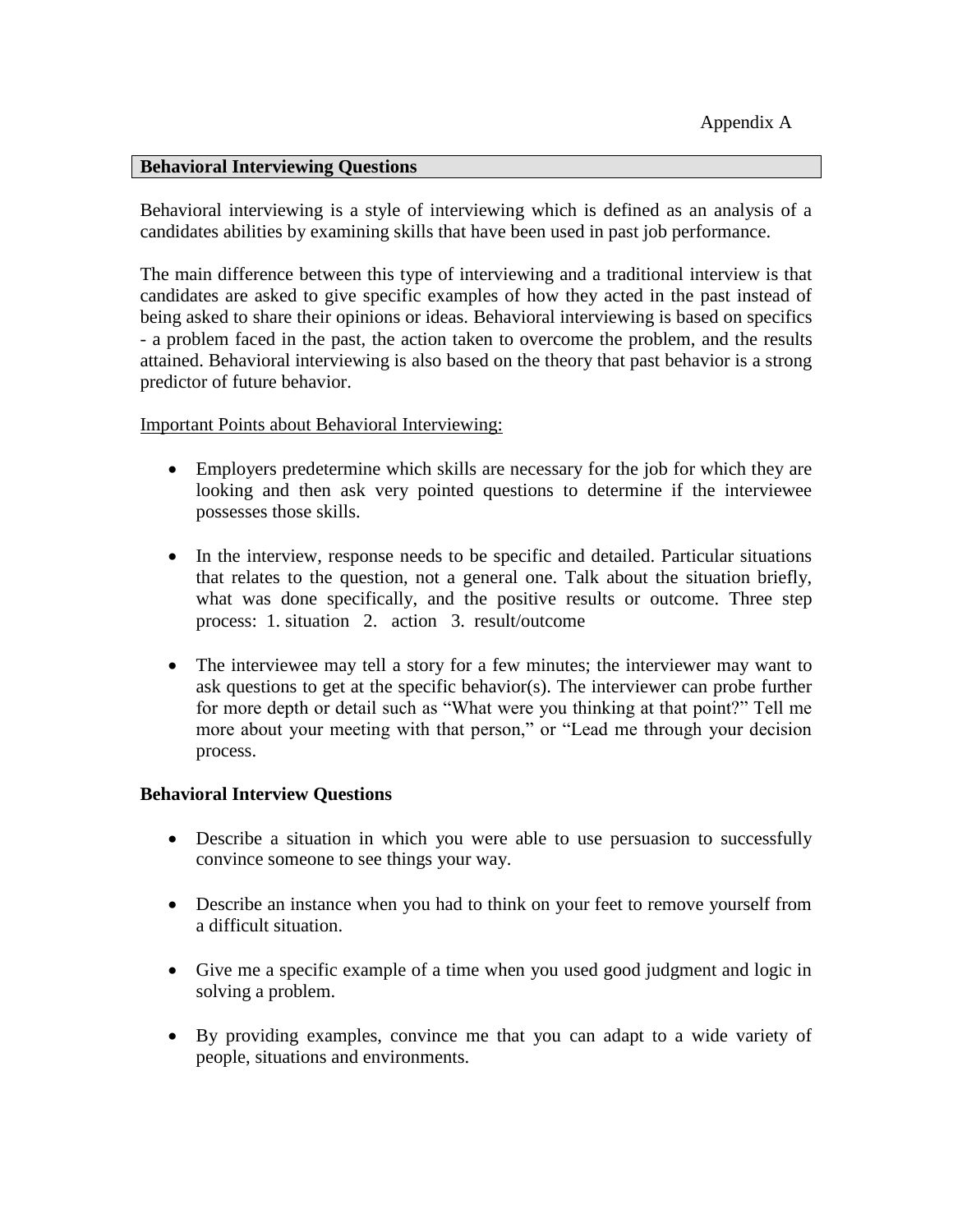- Describe a time on any job that you held in which you were faced with problems or stresses that tested your coping skills.
- Give an example of a time in which you had to be relatively quick in coming to a decision.
- Tell me about a time in which you had to use your written communication skills in order to get an important point across.
- Give me a specific occasion in which you conformed to a policy with which you did not agree.
- Describe the most significant or creative presentation which you have had to complete.
- Tell me about a time when you had to go above and beyond the call of duty in order to get a job done.
- Some situations require us to express ideas or opinions in a very tactful and careful way. Tell me about a time you were successful in this type of situation.
- What proactive steps have you taken to make your workplace more efficient and productive? Specifically describe a policy, project, or system you created or initiated.
- Describe a high pressure situation you had to handle at work. Tell me what happened and what you did in terms of problem solving.
- Tell me about a time when you had to decide whether or not to counsel an employee. How did you determine what action to take?
- Tell us about a situation in which you demonstrated your leadership ability?
- Tell us about a situation in which you were required to work with people at various levels with your organization? What was the most important step that you took to work effectively with these people?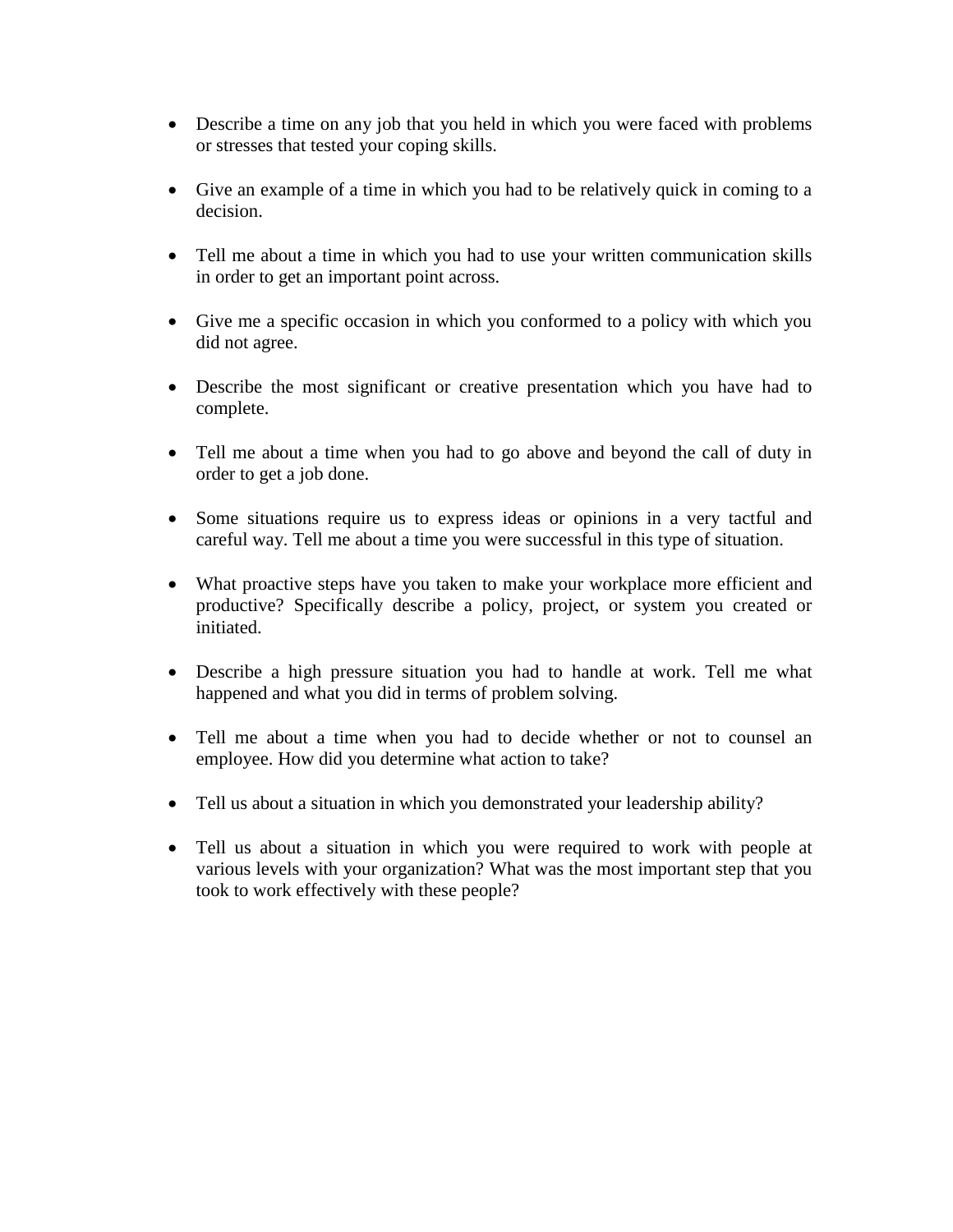#### **Traditional Interview Questions**

The traditional job interview uses broad-based questions which are commonly used in small to medium sized organizations. They provide interviewers with an in depth and thorough interview. Traditional interview questions will assist the interviewer by targeting specific skills that are being sought by an organization. In addition, warm-up and closing questions are included to facilitate a smooth interview.

#### **Warm-Up Questions**

- What made you apply for this position?
- Tell us about yourself.
- How did you hear about this job opening?
- What do you know about our organization?

#### **Education**

- How does your experience and education quality you for this job?
- How does your education qualify you for this job?
- What aspect of your education applies to this position?
- What training have you received that qualifies you for this job?
- What training opportunities have you taken advantage of and why?

## **Experience**

- How are you qualified for this job?
- How does your current job qualify you for this position?
- How does your experience qualify you for this job?
- What were your three greatest accomplishments on your last job?
- What are some of the things on your current job you have done well?
- Describe a typical day at your present position?
- What steps have you taken to improve your job skills?
- What significant contributions have you made to the operation of your work group?
- Tell us about your qualifications for this position?
- What skills and abilities do you have?
- What are you most proud of on your resume?

## **Work History**

- What special aspects of your work experience have prepared you for this job?
- How much supervision have you typically received in your previous job?
- What are your strong points and how have they helped you to succeed?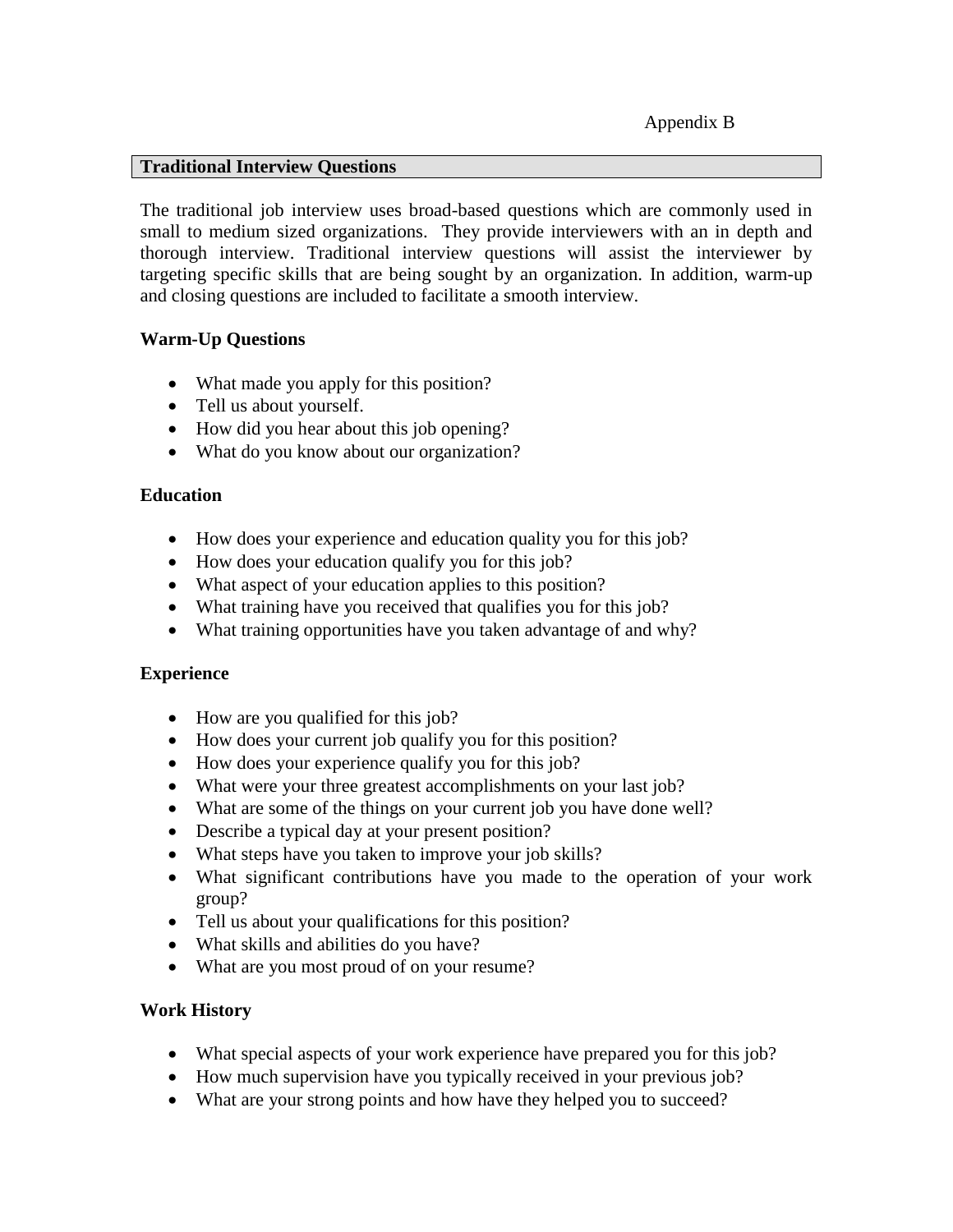- What is important to you in a company? What things do you look for in an organization?
- Can you describe for me one or two of your most important accomplishments?

## **Interpersonal Skills**

- What do you think your supervisor would say about your work?
- What do you think your co-worker would say about your work?
- What would your boss say about you both positive and negative?
- What would your subordinates say about you both positive and negative?
- What three keywords would your peers use to describe you?
- How do you maintain an effective working relationship with your co-workers?

## **Personal Qualities**

- How confident are you that you can successfully perform the duties of this position and why?
- Describe a situation where you came up with a creative solution to a problem.
- Give an example of your ability to work independently.
- What experience have you had in pressure situations?
- Tell me about a situation that would demonstrate the level of confidence that you have in yourself?
- Provide us with an example of how you've asserted yourself in an emergency or high pressure situation?
- Briefly describe the most significant responsibility you have had in your career and what it has taught you?
- What are some constructive methods of dealing with stress?
- How do you deal with risk on the job?
- Name the greatest risk that you've taken?

## **Leadership**

- What personal qualities should a leader have?
- Define leadership?
- What is your strongest leadership skill and how it will assist you for this job?
- Discuss the different styles of leadership.
- Provide us with an example of your leadership ability?
- What is the importance of leadership in the organization?
- Name some of the circumstances under which a leader will fail.
- What role does leadership play for a supervisor or manager?
- What have you done to develop your leadership skills?
- What is the difference between a leader and a manager?
- How do you get people who do not want to work together to establish a common approach to a problem?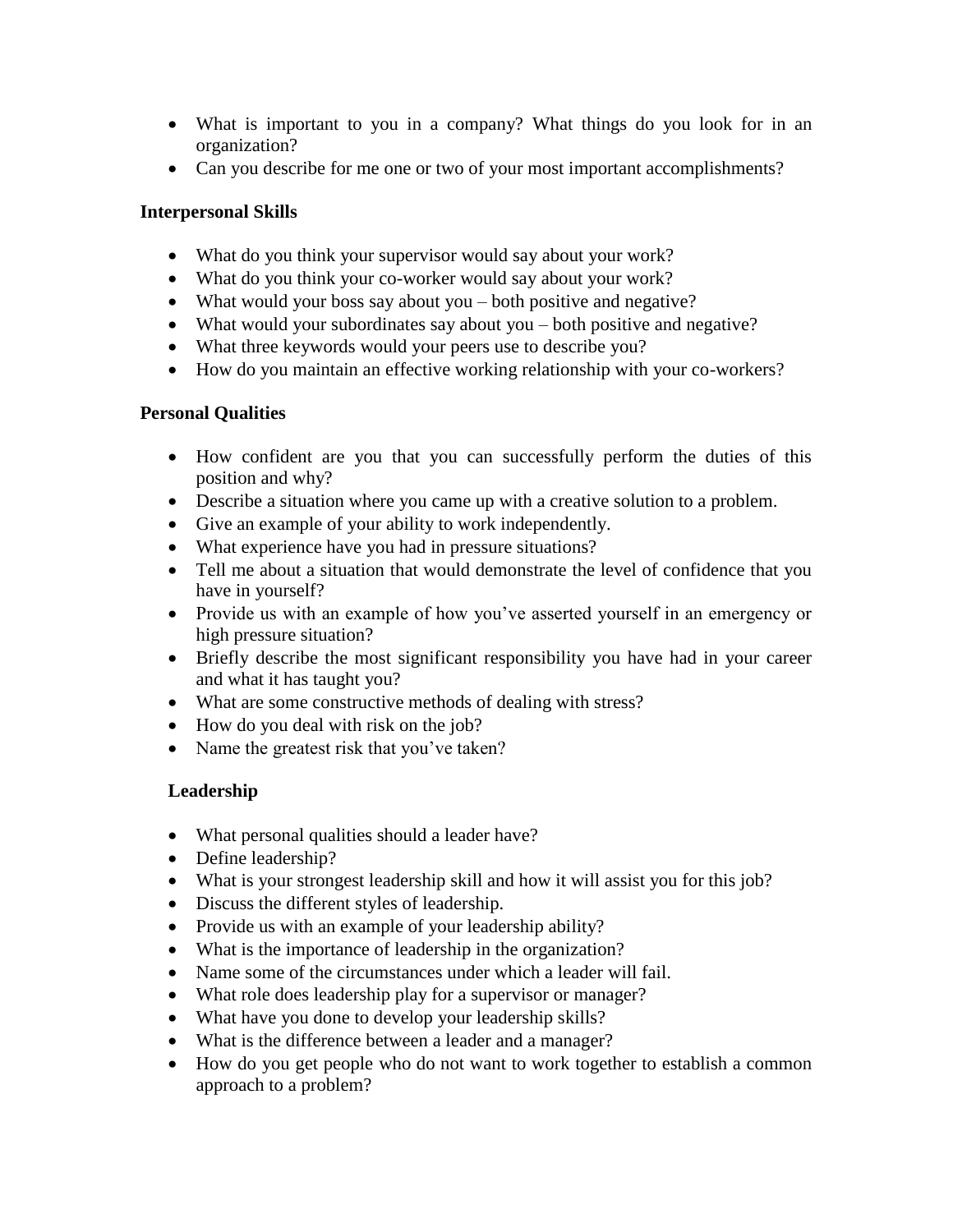## **Effective Communication**

- How do you effectively communicate with others?
- How important is listening to effective communications?
- What are some of the characteristics of a good listener?
- How would you rate your communications skills? Why?
- What are some rules to follow to ensure effective communications with your coworkers?
- What are some of the means of communication in the workplace?
- How would your co-workers rate your communications skills?
- How can a supervisor establish effective communications with staff?
- What means of communication may be used to effectively establish a new policy?
- Are there additional considerations in communicating to groups of employees versus individual employees?
- What are some good rules to keep in mind when directing employees?
- In what instances, is written communication better than verbal communications?
- Communicating with your supervisor is an important aspect of all of our jobs. In addition to being brief, what guidelines should you follow to communicate effectively with your supervisor?
- How would your supervisor rate your communications skills?

## **Working Effectively with Others**

- What experience have you had working with external agencies?
- How do you deal with conflict?
- To what extent have your assignments required interface with other departments?
- In what kinds of situations do you find it most difficult to deal with people?
- Describe to us the extent to which you have worked with executive or top management.
- What has been your experience in working with community organizations?
- To what extent have you worked in an ethnically, socio-economically, and/or culturally diverse community?
- How do you handle difficult people?
- Tell us about your experience in working with volunteers?

## **Motivation**

- How do you motivate yourself to complete unpleasant assignments?
- What motivational techniques do you use with your work unit?
- What can a supervisor do to enhance an employee's job and the employee's motivation?
- What motivates employees?
- Give us an example of your ability to be a self-starter?
- Tell us about a situation where you motivated your staff to extraordinary accomplishments?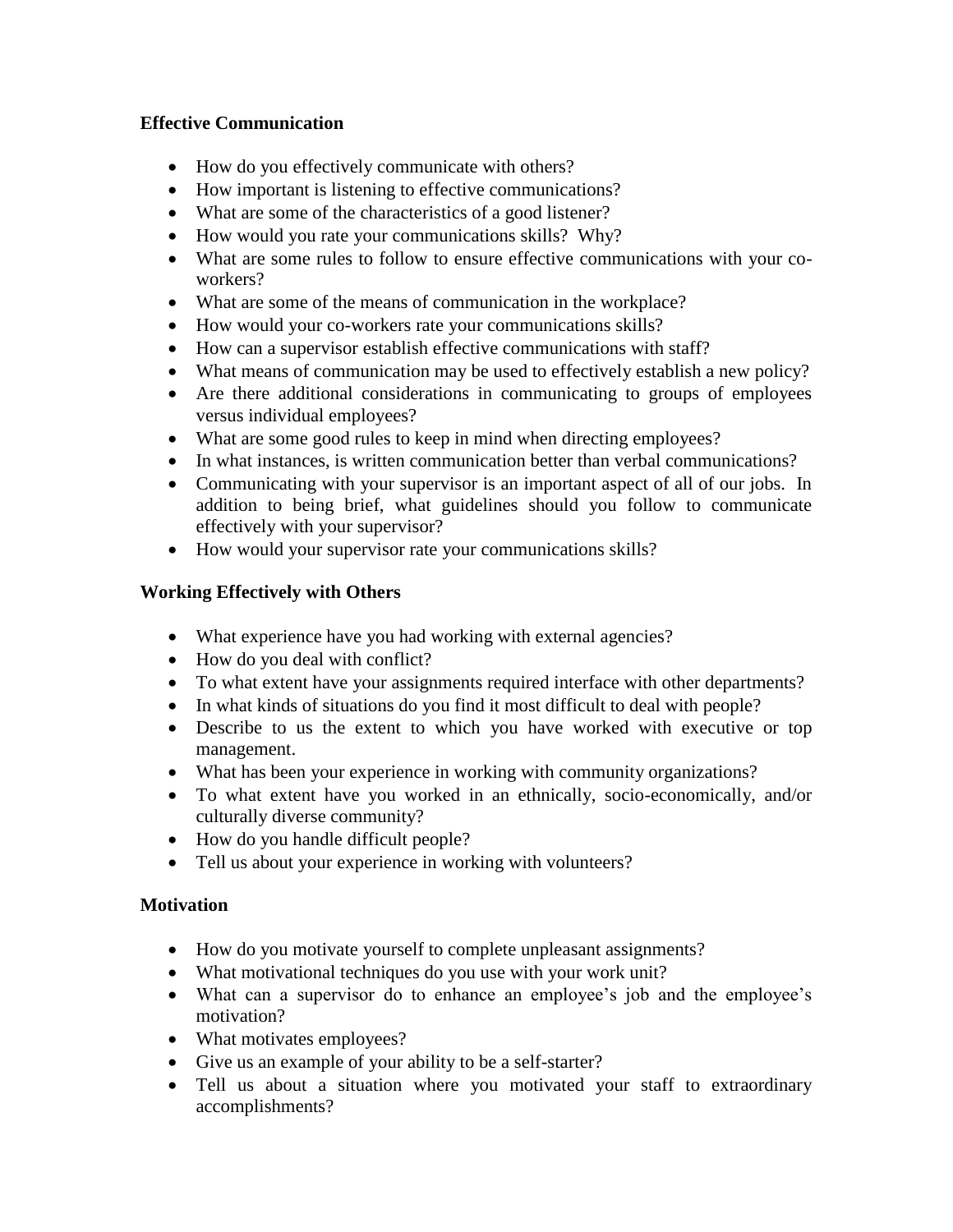- What are some of the ways in which a supervisor can motivate staff?
- Describe how you determine what constitutes top priorities in the performance of your job?

## **Planning and Strategy**

- How do you plan your work?
- What is the importance of planning your work?
- What are the elements included in strategic planning?
- How will you ensure that the implementation of a plan is consistent with the objective of the plan?
- What are the steps involved in developing goals and objectives?
- What is the relationship between goals and planning?
- How would you go about establishing a mission statement for an organization that you supervise?

## **Prioritization**

- You are given a number of assignments. How will you prioritize the assignments?
- Along with your other assignments, you've been given a rush assignment that has to be done. What adjustments or considerations will you make in trying to complete the rush assignment?
- In your supervisor's absence you have been asked to schedule the work of the group for the next two weeks. How would you schedule projects, assignments, and vacations?
- To perform your duties more efficiently and reduce interruptions, what steps should be taken when given a new assignment?

## **Problem Solving**

- What are the essential elements of effective problem solving?
- What are the benefits of collaborative problem solving?
- Provide us with an example of your problem-solving ability?
- Tell us about a situation in which you were required to analyze and solve a complex problem?

## **Supervision and Management Experience**

- What experience have you had in supervision?
- What is the role of a supervisor?
- What experience have you had in resolving grievances?
- What experience have you had in investigating discrimination/sexual harassment complaints?
- What do you like best about supervision?
- What do you like least about supervision?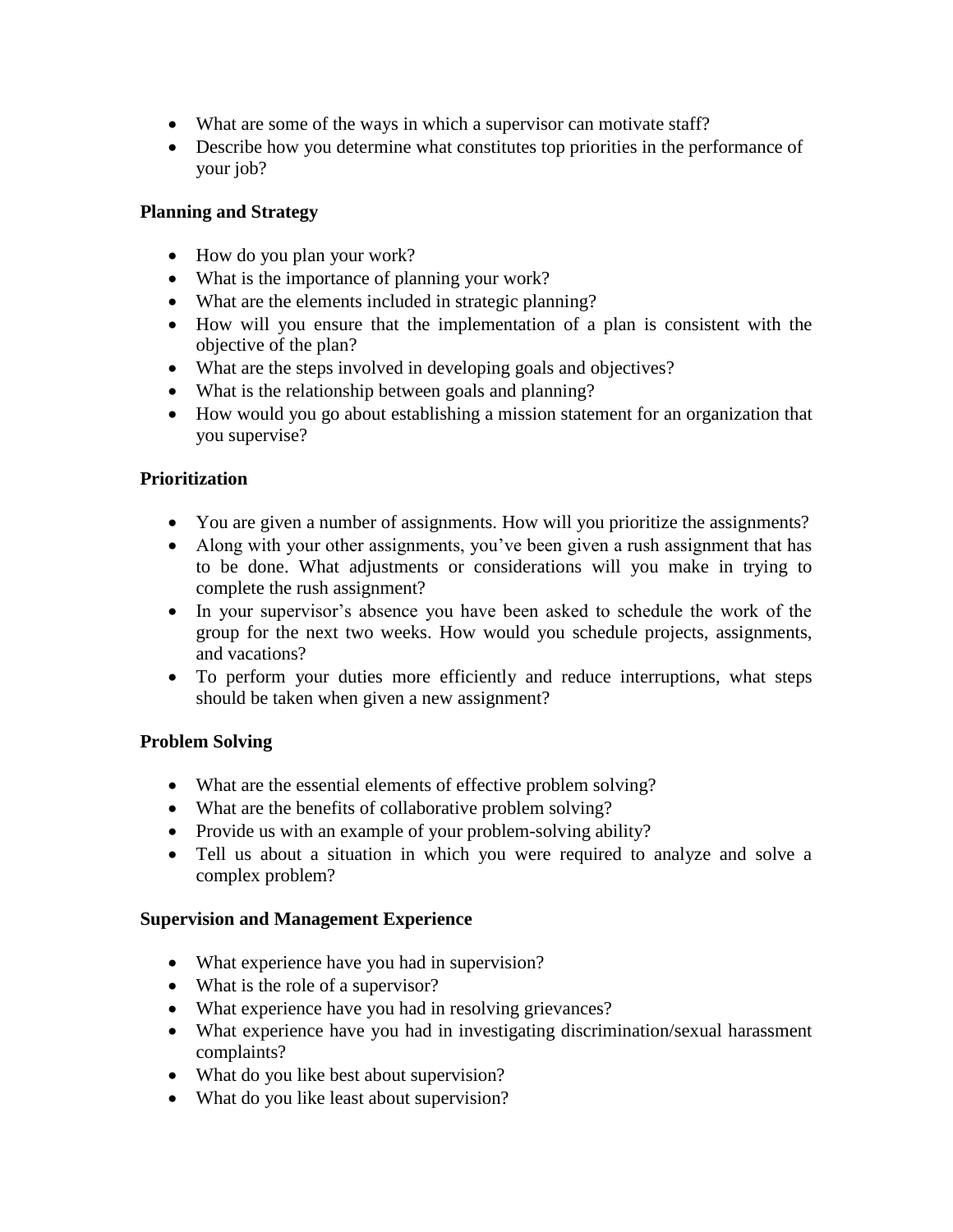- What has been your most positive experience in supervision?
- Which aspects of supervision did you feel the most comfortable with?
- Which aspects of supervision did you feel the least comfortable with?
- Having supervisory experience you may have run into problems with a member of your staff. What type of problem did you encounter and how did you handle it?
- Have you hired staff? What qualities did you look for?
- What experience have you had with budget preparations?
- Have you supervised volunteers? Tell us about your experience.
- How would you assess your ability as a supervisor?
- Give an example of a situation that you handled which would demonstrate your ability to supervise?
- Tell us about your experience in supervising clerical staff?
- Tell us about your experience in supervising field workers?
- Tell us about your experience in supervising professional staff?

## **Training and Employee Development**

- How would you go about training a new employee?
- What are the steps to take in identifying training requirements?
- Aside from formal training, what other means may be used for developing employees?
- What factors would you use in evaluating a trainee?
- What is the impact on the organization of inadequate employee training?
- You have one slot available for a personal computer training class. There are two people who have asked to be scheduled. Which factors will you consider in deciding which on of the two people will be scheduled?
- Name the methods available for delivering training to employees.
- In which situations would distance learning be preferable to instructor-led training?
- Have you performed a needs assessment? And, if so, what steps did you take?
- You have been asked to develop a training program. What steps will you take in developing the training program?
- What are the elements of a successful training program?
- What topics would you include in a supervisory development training program?

## **Job Performance**

- Everyone has strengths and weaknesses as workers. What are your strong points for this job?
- What would you say are areas needing improvement?
- Starting with your last job, tell us about any of your achievements that were recognized by your superiors.
- What are some things you would like to avoid in a job? Why?
- In your previous job what kind of pressures did you encounter?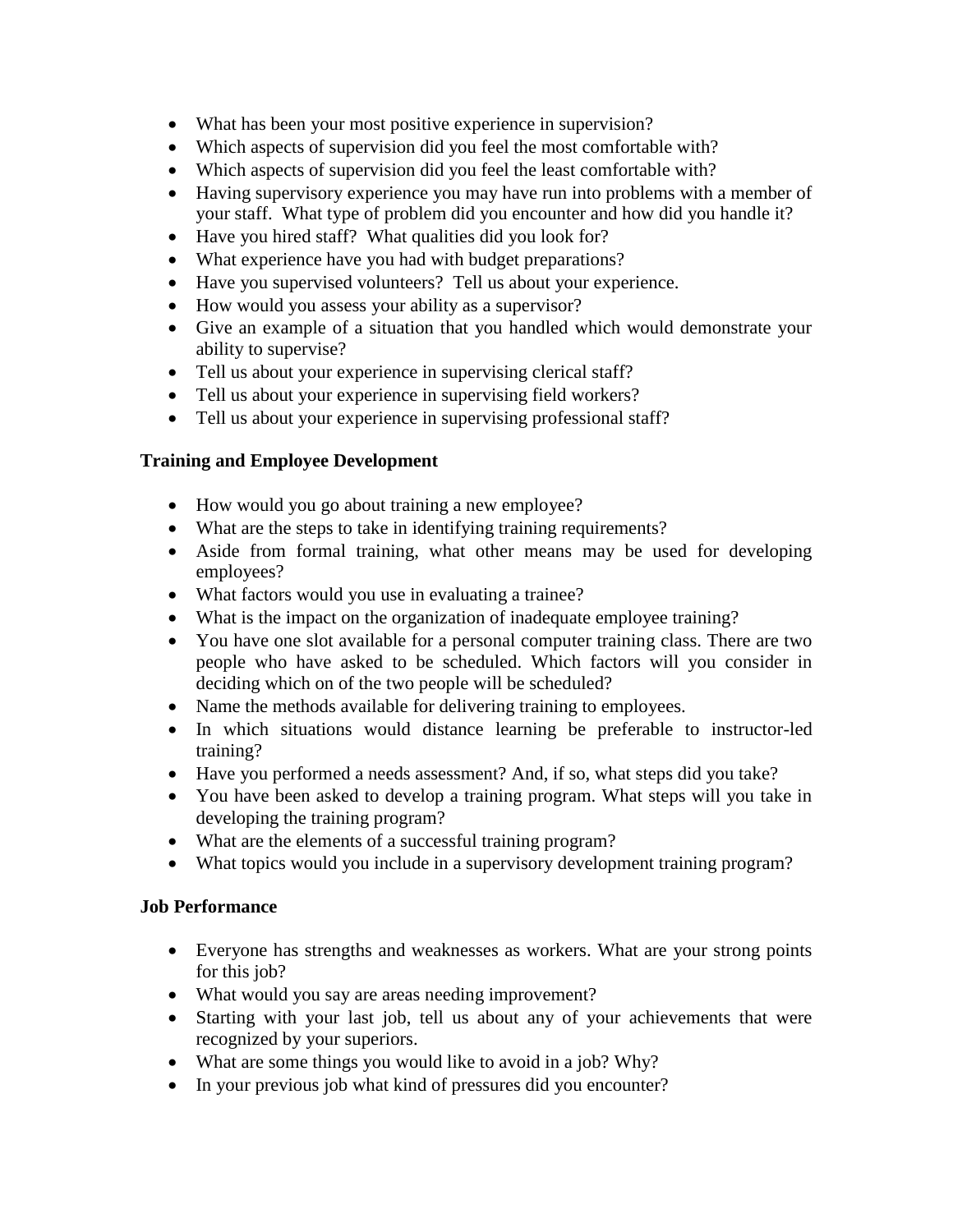- What are some of the things on your job you feel you have done particularly well or in which you have achieved the greatest success? Why do you feel this way?
- What were some of the things about your last job that you found most difficult to do?
- Can you work under pressure and deal with deadlines?
- How did you change your previous job/make it better?

## **Career Goals**

- What is your long-term employment or career objective?
- What kind of job do you see yourself holding five years from now?
- How does this job fit in with your overall career goals?
- If you could start your career over again, what would you do differently?
- Can you pinpoint any specific things in your past experience that affected your present career objectives?
- What would you most like to accomplish if you had this job?

#### **Self-Assessment**

- What kinds of things do you feel most confident in doing?
- How would you describe yourself as a person?
- What do you think are the most important characteristics  $\&$  abilities a person must possess to become successful? How do you rate yourself in these areas?

## **Creativity**

- In your work experience, what have you done that you consider truly creative?
- Provide us with an example of your ability to delegate work.
- What kinds of problems have people recently called on you to solve? Tell us what you have devised?

#### **Decisiveness**

- Do you consider yourself to be thoughtful, analytical or do you usually make up your mind fast? Give an example. (Watch time taken to respond)
- The last time you did not know what decision to make, what did you do?

#### **Range of Interests**

What was your last: book you read, movie you saw, sporting event you attended?

## **Work Standards**

What are your standards of success in your job?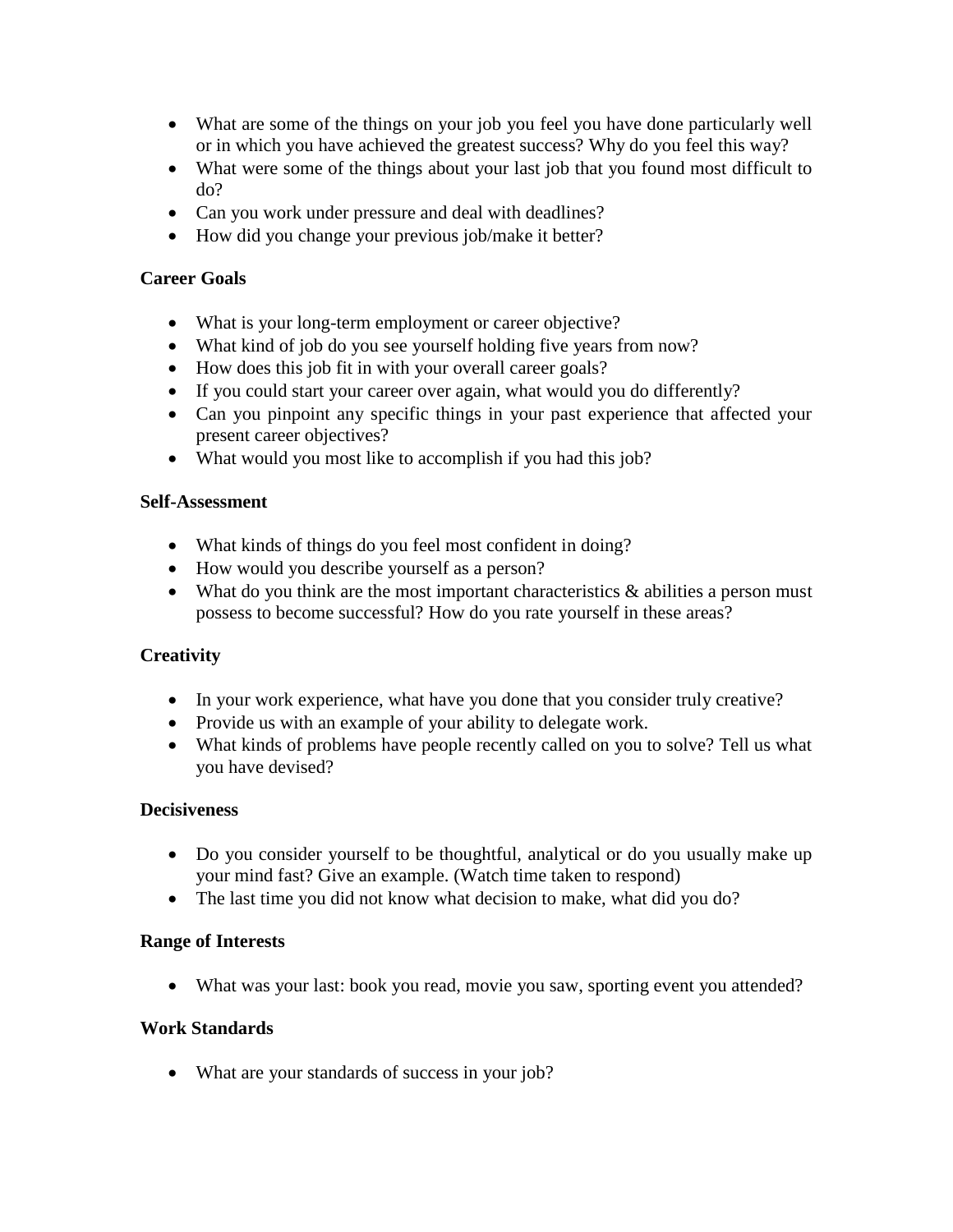- In your position, how would you define doing a good job? On what basis was your definition determined?
- How do you decide what assignments to delegate to your staff?

## **Oral Presentation Skills**

- Have you ever done any public or group speaking? Recently? Why? How did it go?
- Have you made any individual presentations recently? How did you prepare?

## **Written Communication**

- Would you rather write a report or give a verbal report? Why?
- What is the extent of your participation in major reports that have been written?

## **Flexibility**

- What do you think about the continuous changes in company operating policies  $\&$ procedures?
- How effective has your company been in adapting its policies to fit a changing environment?

## **Stress Tolerance**

 What has been the highest pressure situation you have been under in recent years? How did you cope with it?

## **Interest in Self Development**

- What has been the most important person or event in your own self-development?
- Have you taken a management development course?

## **Closing**

- In closing, is there anything you would like to address?
- Is there anything you would like to add?
- Do you have any questions?
- Do you have any closing comments?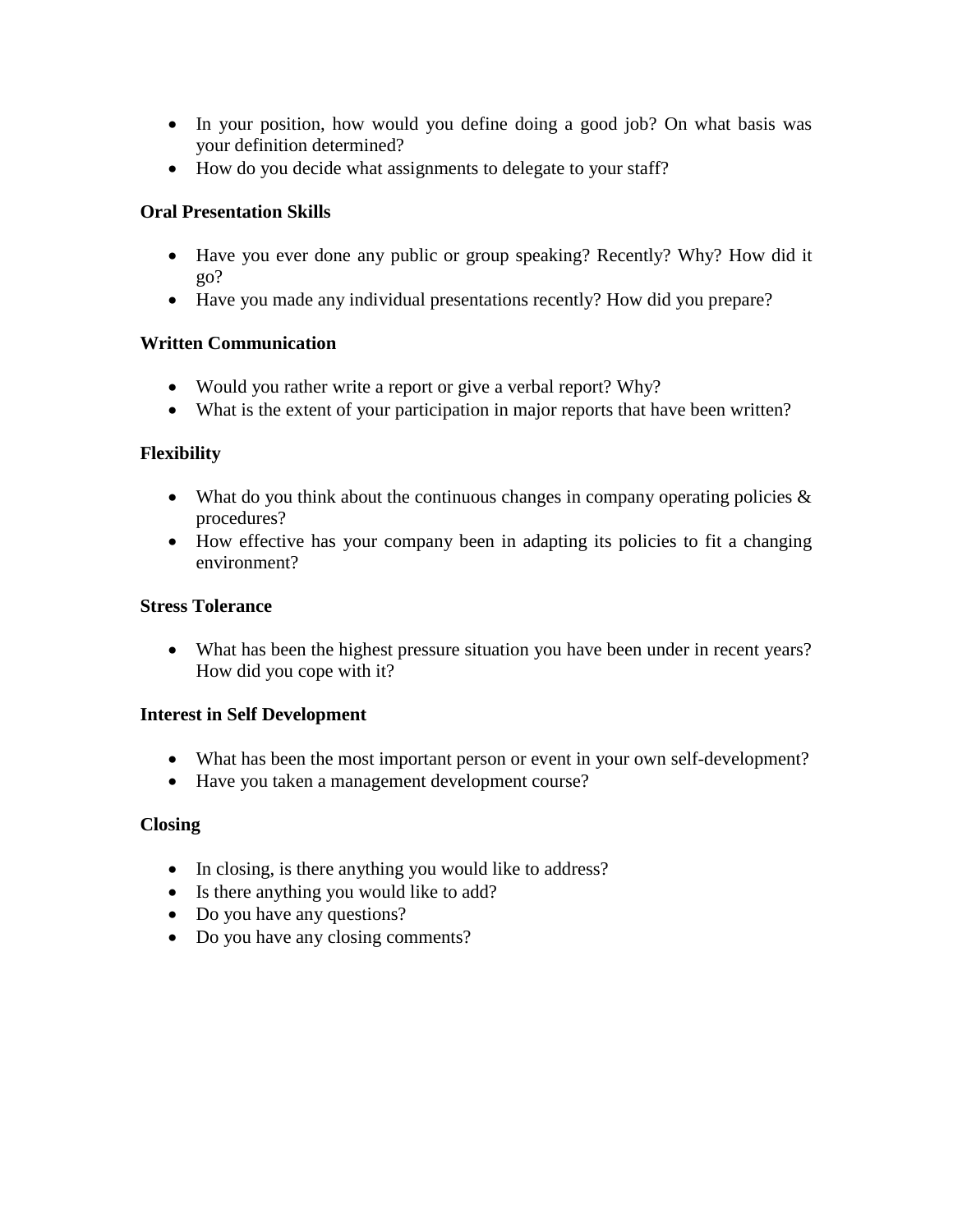## **HIRING CHECKLIST**

| <b>Completed</b> | <b>Responsibilities</b>                                                                        |
|------------------|------------------------------------------------------------------------------------------------|
|                  | Human Resource Officer (HRO) - Reviews and/or prepare job                                      |
|                  | description in conjunction with the Department Head or Chief                                   |
|                  | Administrative Officer (CAO)                                                                   |
|                  | HRO - Post the employment opportunity (newspapers, website, internal<br>bulletin boards, etc.) |
|                  | CAO - Approval of interview boards (in cases of senior staff positions,                        |
|                  | approval is under the authority of Council)                                                    |
|                  | Chair of the Interview Board and/or Department Head, as applicable -                           |
|                  | Short-list applicants (appendix E). Verify any related documentation as                        |
|                  | requested, i.e., drivers qualifications and certifications                                     |
|                  | HRO - Prepare interview questions from those established at appendix A                         |
|                  | and B. Job description and job advertisement are to be used when                               |
|                  | selecting questions.                                                                           |
|                  | Interview Board – Rate each competency and professional skill prior to                         |
|                  | the interview. Conduct interviews using the documentation package                              |
|                  | provided from the HRO. Package shall contain: selection interview                              |
|                  | rating form, applicant resume, application form, if applicable, position                       |
|                  | advertisement, job description, rating and scoring sheet, short-list                           |
|                  | screening form and interview scheduling form, and any additional                               |
|                  | information as outlined in the job Ad.                                                         |
|                  | Reference check guidelines and authorization form, if applicable.                              |
|                  | Interview Board - Initiate background checks, criminal record check,                           |
|                  | reference checks, physical examinations, testing, as applicable.                               |
|                  | Ensure applicant signs reference check authorization form, appendix M                          |
|                  | Interview Board - Prepare recommendation of the successful applicant to                        |
|                  | the CAO (in cases of senior staff position, recommendation will be<br>forwarded to Council)    |
|                  | Interview Board and HRO - Prepare Offer of Employment or Conditional                           |
|                  | Offer of Employment, as applicable (appendix H and I) for CAO's                                |
|                  | signature                                                                                      |
|                  | HRO - Prepare Unsuccessful Applicant Letters, appendix J                                       |
|                  | Department Head - Employee to sign a Declaration of Confidentiality, if                        |
|                  | applicable                                                                                     |
|                  | HRO - Conduct New Employee Orientation in conjunction with                                     |
|                  | applicable Department Head                                                                     |
|                  | HRO - Create Personnel File. Retain copies of all resumes & interview                          |
|                  | documentation                                                                                  |
|                  |                                                                                                |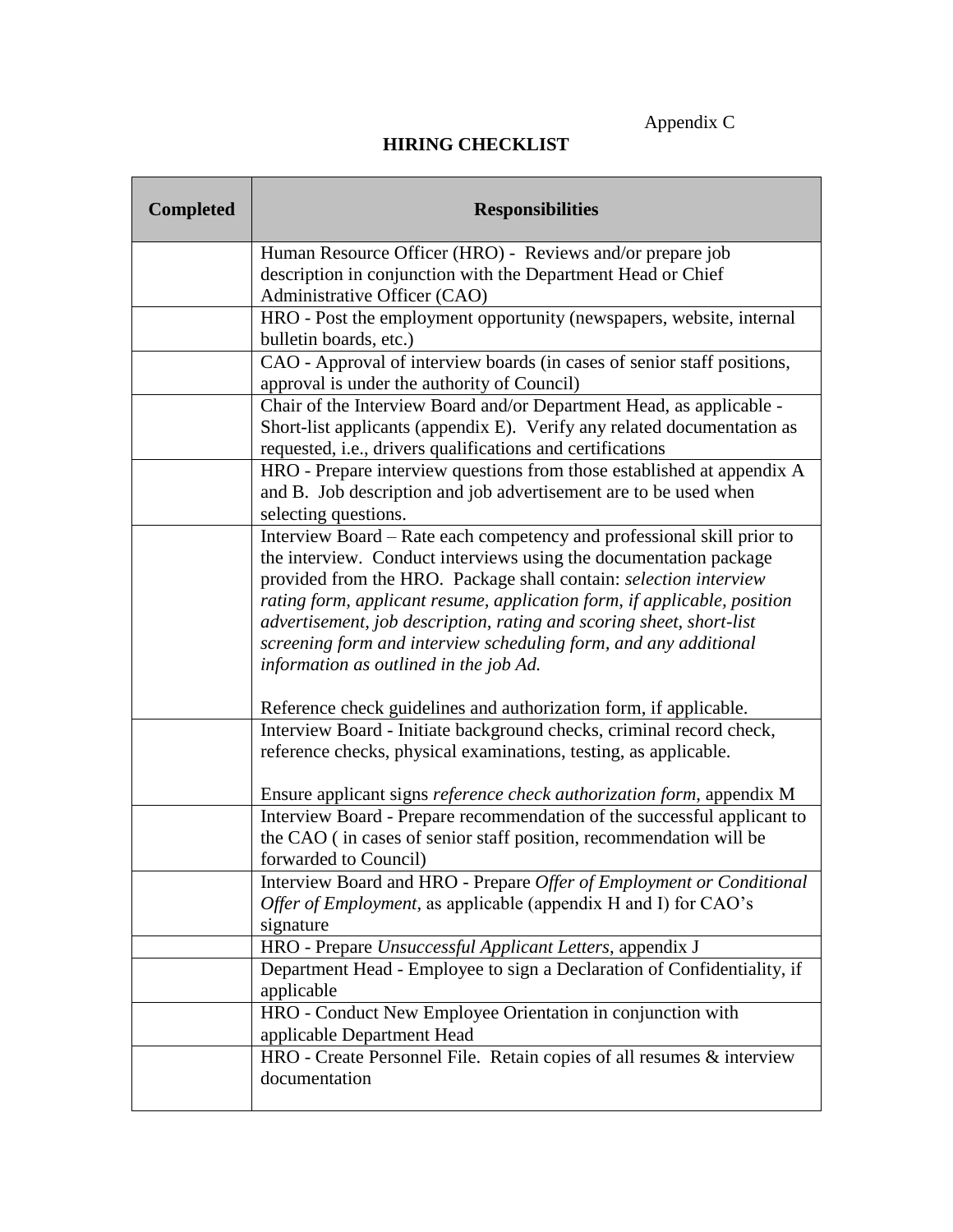Appendix D

## **TOWN OF TRURO SELECTION INTERVIEW RATING FORM**

#### **General Instructions**

#### **Interview Preparation:**

- $\checkmark$  non-intimidating environment
- $\checkmark$  pens and paper
- $\checkmark$  no telephone interruptions (cell phones off)
- $\checkmark$  each board member will require an interview package when conducting interviews

#### **Interview Board**

The Interview Board shall consist of a Chair and a maximum of four members. Selection of the Board is under the authority of the Chief Administrative Officer. In cases of senior staff positions, board selection remains with Council. It is essential that each applicant applying for a specific position is interviewed by the same Board.

#### **Interview Questions**

Interview questions are to be selected from those established in this policy. Selection Factors must be rated prior to the interview.

**Rating**: 100 Point Measurement. Professional skills are intended to target specialized requirements such as education and certifications. Competency skills identify specific aptitudes and individual qualities needed for the position.

The following point ratio is recommended but can be modified by the Interview Board to capture and evaluate specific position requirements.

- **Professional Skills: 40**
- **Competency: 60**

The amount of points ascribed to the designated employment equity groups will depend upon the degree of under representation for that particular characteristic in the work force, as compared to the Town demographics.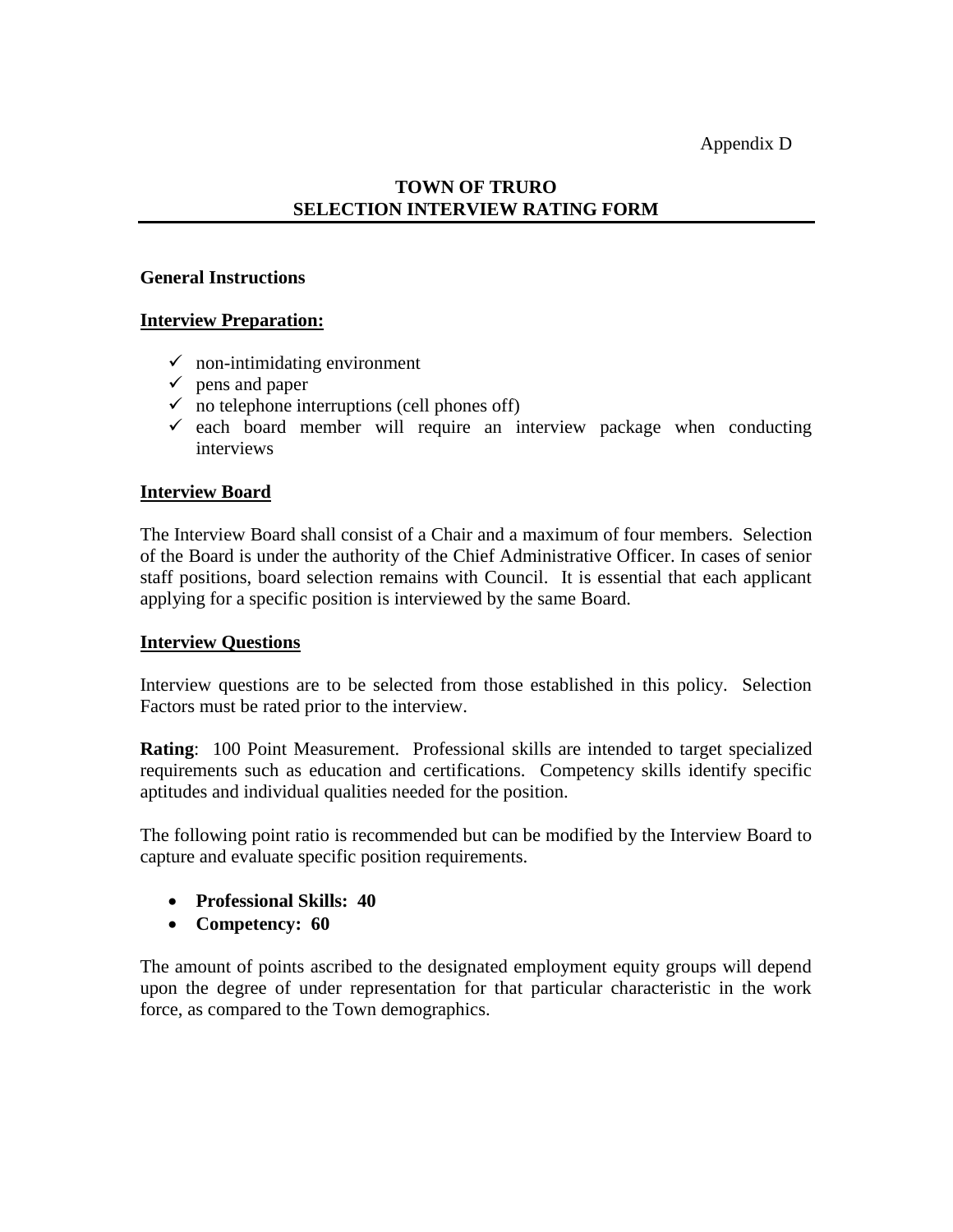## **SELECTION INTERVIEW RATING FORM**

| Position Title: ________________________________                                                                                                                                                                                                |                |
|-------------------------------------------------------------------------------------------------------------------------------------------------------------------------------------------------------------------------------------------------|----------------|
| Date/Time of Interview: _____________________                                                                                                                                                                                                   |                |
|                                                                                                                                                                                                                                                 |                |
| Interviewers:                                                                                                                                                                                                                                   |                |
| <u> 1989 - Johann Barn, mars ann an t-Amhain an t-Amhain an t-Amhain an t-Amhain an t-Amhain an t-Amhain an t-Amh</u><br><u> 1989 - Andrea Andrew Maria (h. 1989).</u>                                                                          |                |
| <u> 1989 - Johann John Stein, markin fan it fjort fan it fjort fan it fjort fan it fjort fan it fjort fan it fjor</u><br><u> 1980 - Johann John Harry Harry Harry Harry Harry Harry Harry Harry Harry Harry Harry Harry Harry Harry Harry H</u> |                |
| <b>SELECTION FACTORS</b>                                                                                                                                                                                                                        |                |
| <b>Professional Skills:</b><br>/40<br><b>Rating:</b>                                                                                                                                                                                            |                |
| <b>Education/Certifications</b>                                                                                                                                                                                                                 | rating: $\_\_$ |
| Requirements                                                                                                                                                                                                                                    |                |
| Assessed:                                                                                                                                                                                                                                       |                |
| <b>Applicant Rated:</b>                                                                                                                                                                                                                         |                |
| <b>Work Experience/History</b>                                                                                                                                                                                                                  | rating: ___    |
| Requirements:                                                                                                                                                                                                                                   |                |
| Assessed:                                                                                                                                                                                                                                       |                |
|                                                                                                                                                                                                                                                 |                |
|                                                                                                                                                                                                                                                 |                |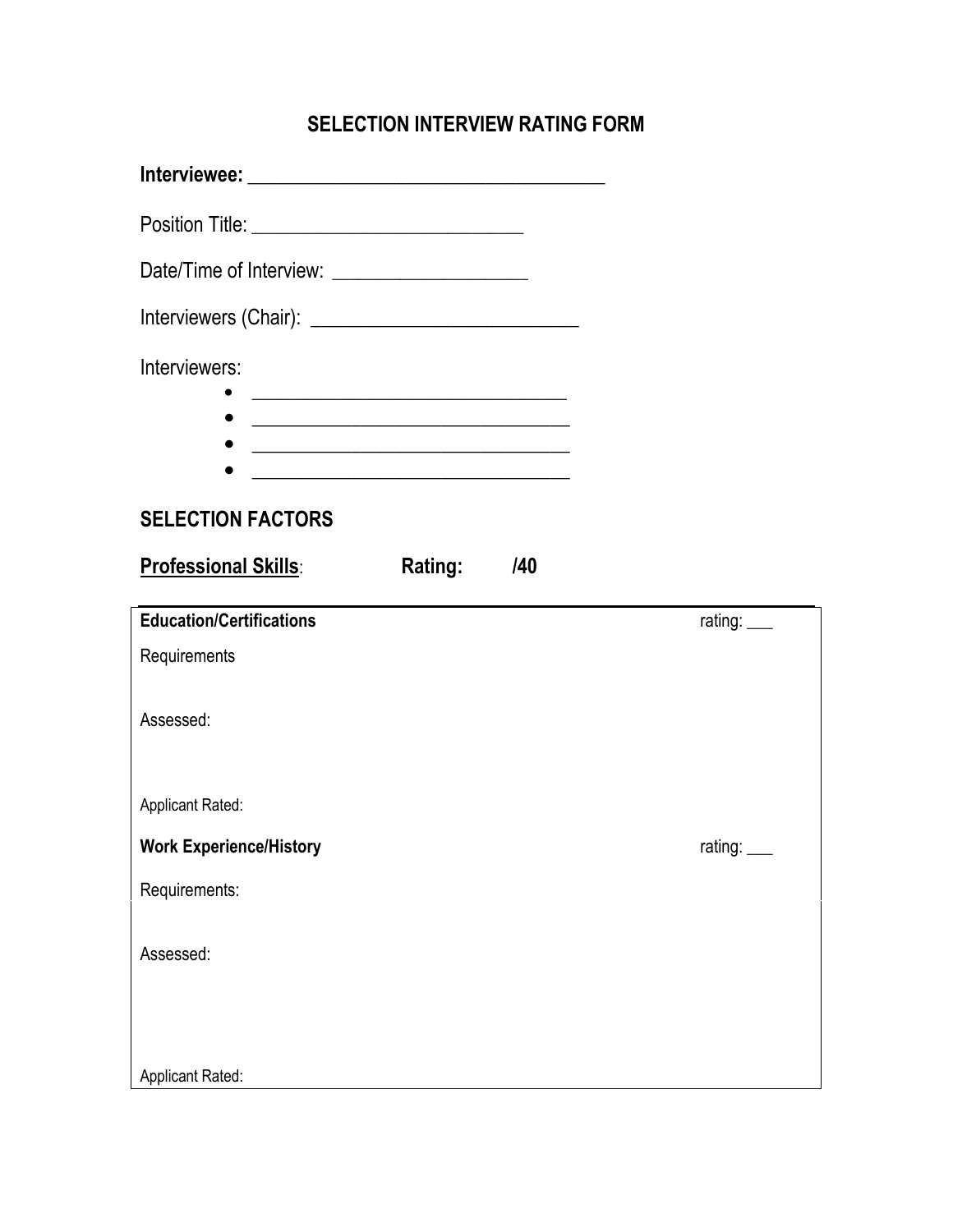## **SELECTION FACTORS**

## **Competency Skills Rated:** /60

**Designated Employment Equity Group:** (self identify) rating: \_\_\_\_

Applicant Rated:

## **Interpersonal Skills:** rating: \_\_\_

Question:

Answer:

Applicant Rated:

## **Effective Communication:**  $r^2$  and  $r^2$  and  $r^2$  and  $r^2$  and  $r^2$  and  $r^2$  and  $r^2$  and  $r^2$  and  $r^2$  and  $r^2$  and  $r^2$  and  $r^2$  and  $r^2$  and  $r^2$  and  $r^2$  and  $r^2$  and  $r^2$  and  $r^2$  and  $r^2$  and  $r^2$

Question:

Answer:

Applicant Rated:

# **Oral Presentation Skills:** rating: \_\_\_

Question:

Answer:

Applicant Rated:

Question:

Answer:

Applicant Rated:

rating: <u>\_\_\_</u>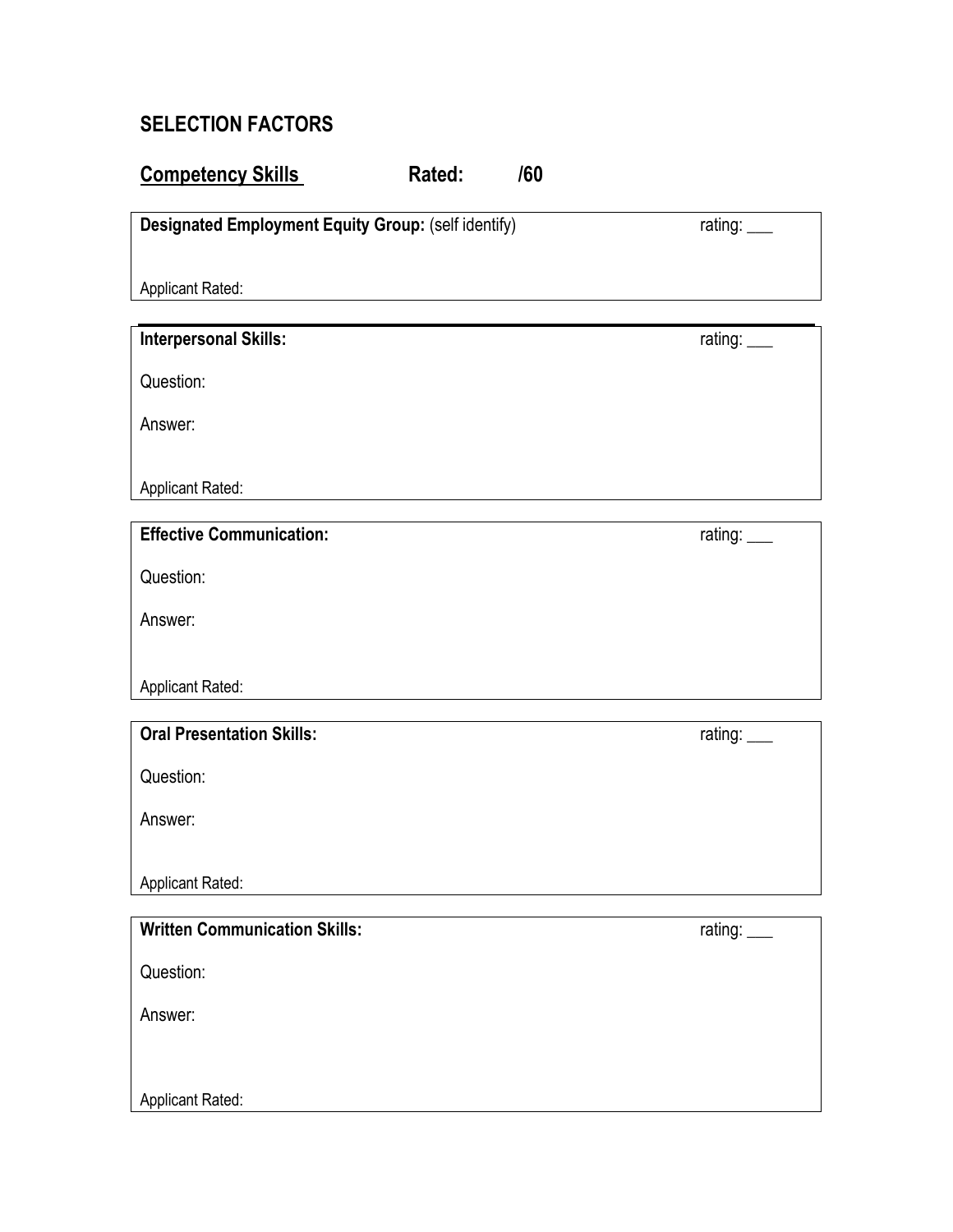## **Working Effectively with Others:** rating: \_\_\_

Question:

Answer:

Applicant Rated:

**Creativity:** rating: \_\_\_

Question:

Answer:

Applicant Rated:

| <b>Decisiveness:</b> |
|----------------------|
|----------------------|

Question:

Answer:

Applicant Rated:

| Range of Interest:            | rating: $\_\_$ |
|-------------------------------|----------------|
| Question:                     |                |
| Answer:                       |                |
|                               |                |
| <b>Applicant Rated:</b>       |                |
|                               |                |
| <b>Planning and Strategy:</b> | rating:        |

Question:

Answer:

Applicant Rated: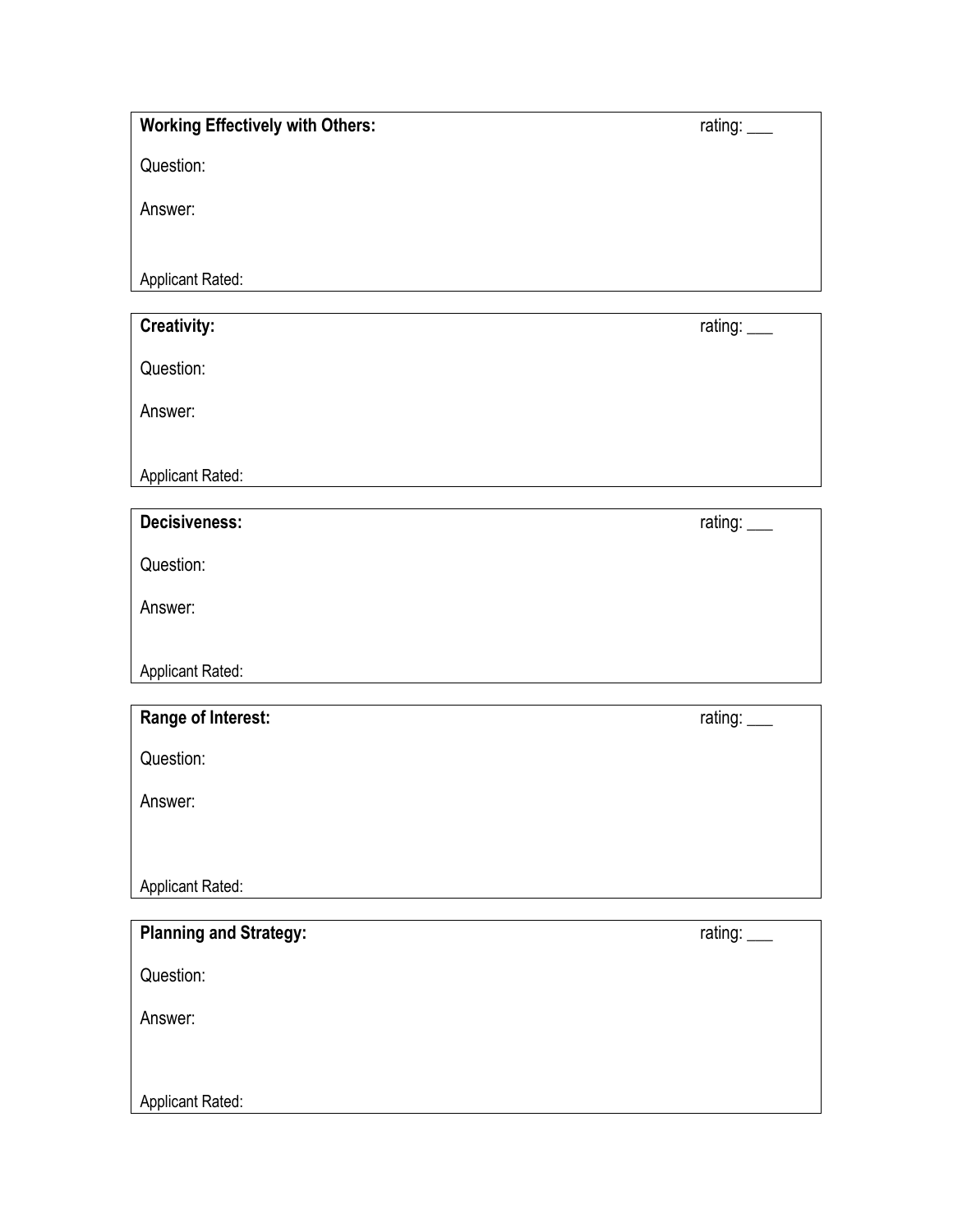| <b>Work Standards:</b>     | rating: ___    |
|----------------------------|----------------|
| Question:                  |                |
| Answer:                    |                |
| Applicant Rated:           |                |
| <b>Personal Qualities:</b> | rating: ___    |
| Question:                  |                |
| Answer:                    |                |
| Applicant Rated:           |                |
| <b>Prioritization:</b>     | rating: $\_\_$ |
| Question:                  |                |
| Answer:                    |                |
| Applicant Rated:           |                |
|                            |                |
| <b>Problem Solving:</b>    | rating:        |
| Question:                  |                |
| Answer:                    |                |

Applicant Rated: **Flexibility:** rating: \_\_\_

Question: Answer: Applicant Rated: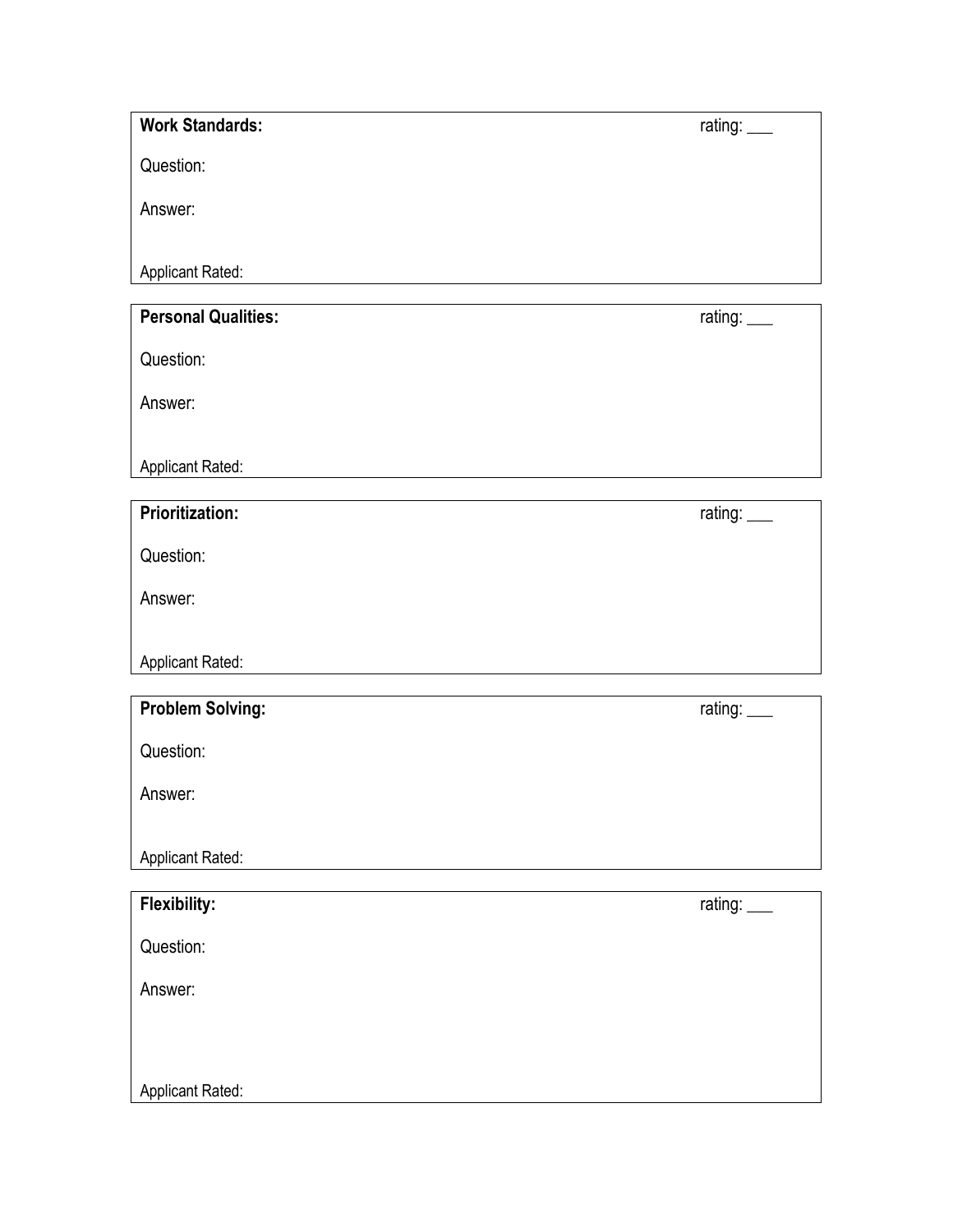## **Stress Tolerance:** rating: \_\_\_

Question:

Answer:

Applicant Rated:

## **Interest in Self Development:** rating: \_\_\_

Question:

Answer:

Applicant Rated:

| <b>Job Performance:</b> | rating: $\_\_$ |
|-------------------------|----------------|
| Question:               |                |
| Answer:                 |                |
| <b>Applicant Rated:</b> |                |

| <b>Work History:</b>    | rating: $\_\_$ |
|-------------------------|----------------|
| Question:               |                |
| Answer:                 |                |
|                         |                |
| <b>Applicant Rated:</b> |                |

| <b>Motivation:</b>      | rating: ___ |
|-------------------------|-------------|
| Question:               |             |
| Answer:                 |             |
|                         |             |
| <b>Applicant Rated:</b> |             |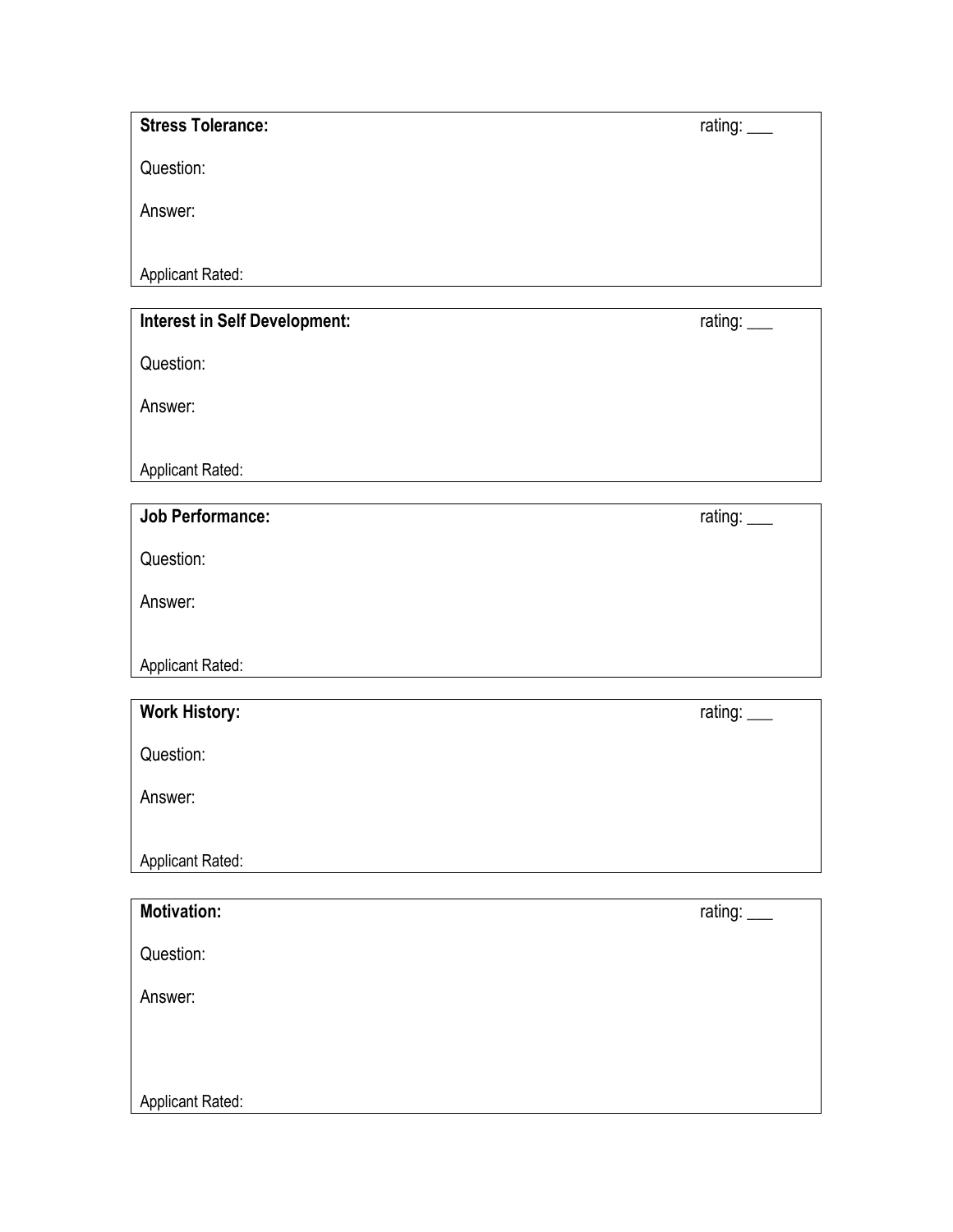Question:

Answer:

Applicant Rated:

| <b>Self Assessment:</b> | rating: $\_\_$ |
|-------------------------|----------------|
| Question:               |                |
| Answer:                 |                |
| <b>Applicant Rated:</b> |                |
|                         |                |

| Leadership:             | rating: $\_\_$ |
|-------------------------|----------------|
| Question:               |                |
| Answer:                 |                |
| <b>Applicant Rated:</b> |                |

| <b>Supervision and Management Experience:</b> | rating: ___ |
|-----------------------------------------------|-------------|
| Question:                                     |             |
| Answer:                                       |             |
| <b>Applicant Rated:</b>                       |             |
|                                               |             |
| Training and Employee Development:            | rating:     |

| Question:               |  |
|-------------------------|--|
| Answer:                 |  |
|                         |  |
| <b>Applicant Rated:</b> |  |

rating: \_\_\_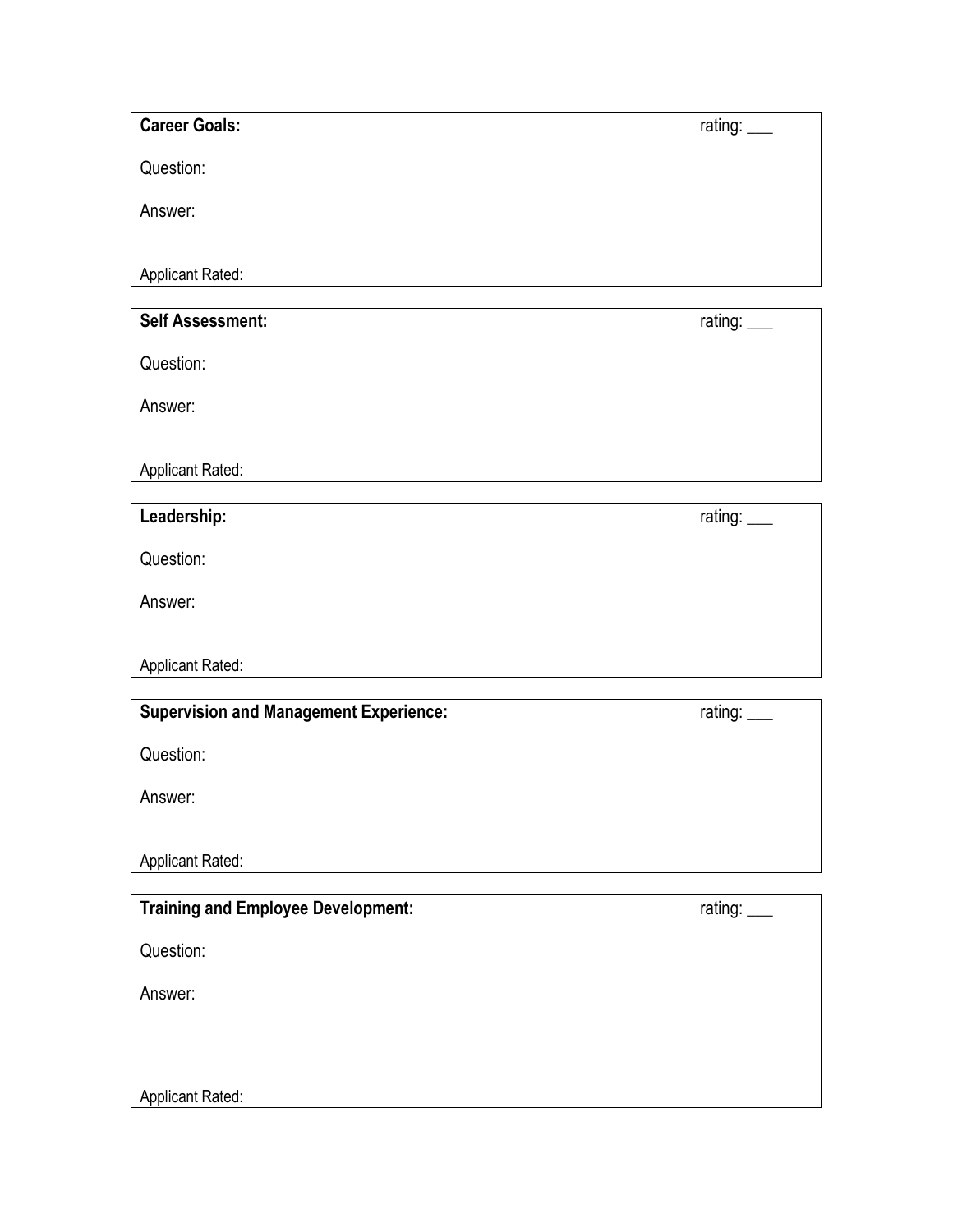| Interview Board's Assessment of the applicant to perform the job consistent with the skills and<br>responsibilities of the position. |      |
|--------------------------------------------------------------------------------------------------------------------------------------|------|
| <b>Applicant's Rating Score:</b>                                                                                                     | /100 |
| Comments:                                                                                                                            |      |
|                                                                                                                                      |      |
|                                                                                                                                      |      |
|                                                                                                                                      |      |
|                                                                                                                                      |      |
|                                                                                                                                      |      |
| Signature of Interviewers:                                                                                                           |      |
| <u> 1989 - Johann Barbara, martin a</u><br>Chair:                                                                                    |      |
|                                                                                                                                      |      |
| <u> 1989 - Johann Barbara, martxa alemani</u> ar a                                                                                   |      |

 $\Gamma$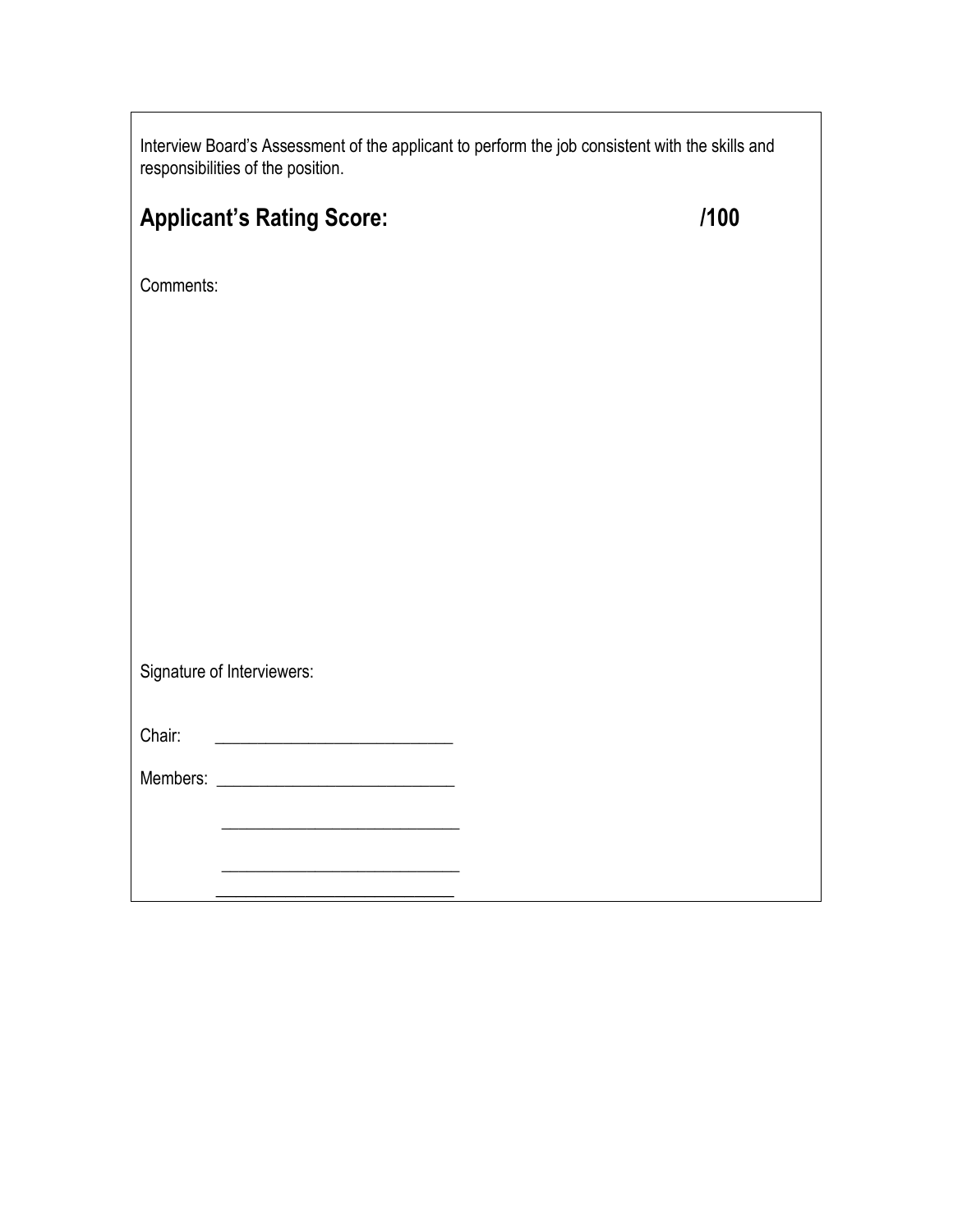## Appendix E

## **SHORT LIST SCREENING FORM**

| <b>Applicant's Name</b> | <b>Meets Criteria</b> | <b>Does Not Meet</b><br>Criteria | Ranking |
|-------------------------|-----------------------|----------------------------------|---------|
|                         |                       |                                  |         |
|                         |                       |                                  |         |
|                         |                       |                                  |         |
|                         |                       |                                  |         |
|                         |                       |                                  |         |
|                         |                       |                                  |         |
|                         |                       |                                  |         |
|                         |                       |                                  |         |
|                         |                       |                                  |         |
|                         |                       |                                  |         |
|                         |                       |                                  |         |
|                         |                       |                                  |         |

| <b>Key Qualifications/Requirements</b> |  |  |
|----------------------------------------|--|--|
|                                        |  |  |
|                                        |  |  |
|                                        |  |  |
|                                        |  |  |
|                                        |  |  |
|                                        |  |  |
|                                        |  |  |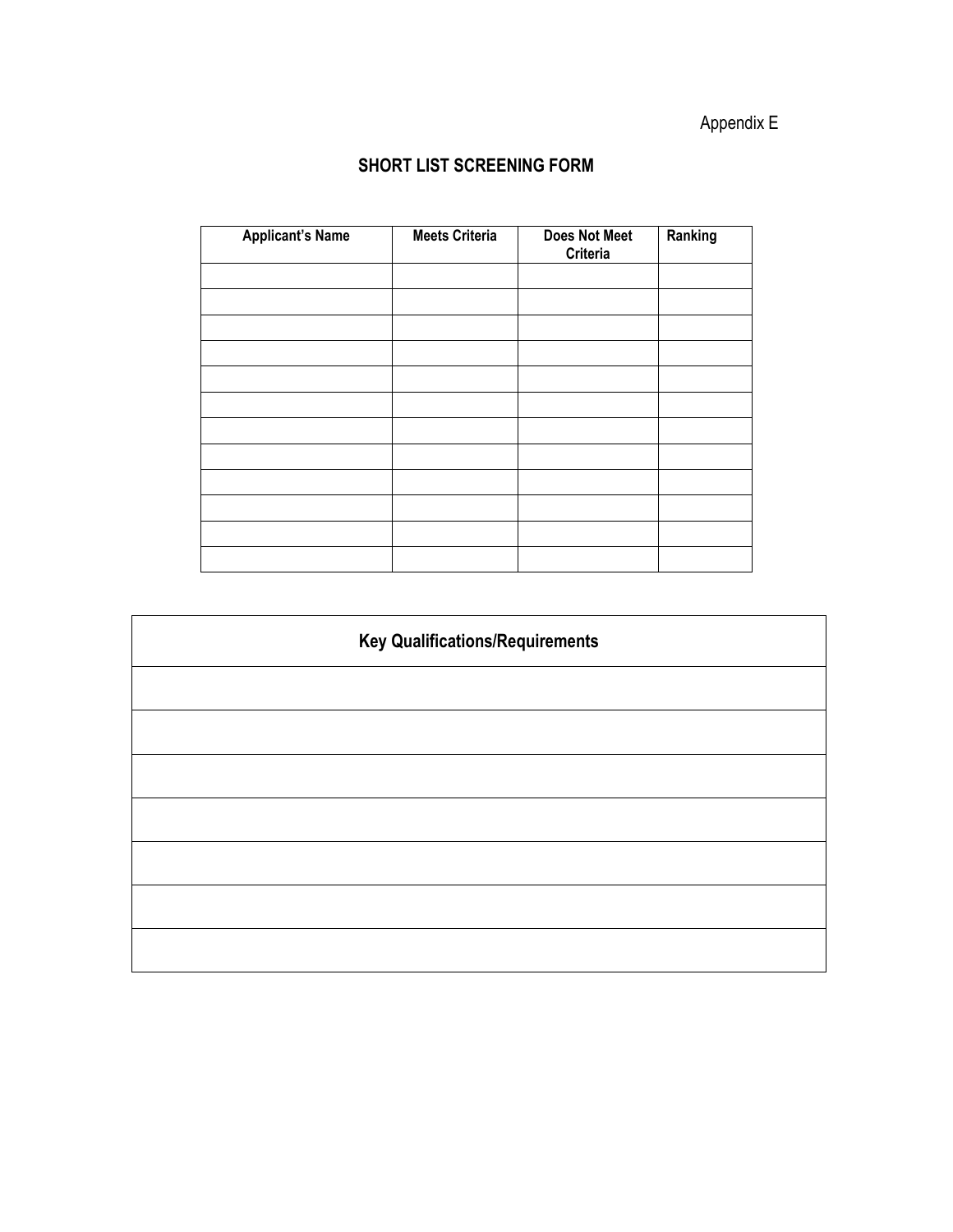Appendix F

## **INTERVIEW SCORING SHEET**

**Job Position: \_\_\_\_\_\_\_\_\_\_\_\_\_\_\_\_\_\_\_\_\_\_\_\_\_\_\_\_\_\_\_\_\_\_\_\_**

**Department: \_\_\_\_\_\_\_\_\_\_\_\_\_\_\_\_\_\_\_\_\_\_\_\_\_\_\_\_\_\_\_\_\_\_\_\_**

| <b>Applicants by</b><br><b>Code Number</b> | Interview<br><b>Score</b> | <b>Names of Interviewers</b> | Remarks |
|--------------------------------------------|---------------------------|------------------------------|---------|
|                                            |                           |                              |         |
|                                            |                           |                              |         |
|                                            |                           |                              |         |
|                                            |                           |                              |         |
|                                            |                           |                              |         |
|                                            |                           |                              |         |
|                                            |                           |                              |         |
|                                            |                           |                              |         |
|                                            |                           |                              |         |
|                                            |                           |                              |         |
|                                            |                           |                              |         |
|                                            |                           |                              |         |
|                                            |                           |                              |         |
|                                            |                           |                              |         |
|                                            |                           |                              |         |
|                                            |                           |                              |         |
|                                            |                           |                              |         |
|                                            |                           |                              |         |
|                                            |                           |                              |         |
|                                            |                           |                              |         |
|                                            |                           |                              |         |
|                                            |                           |                              |         |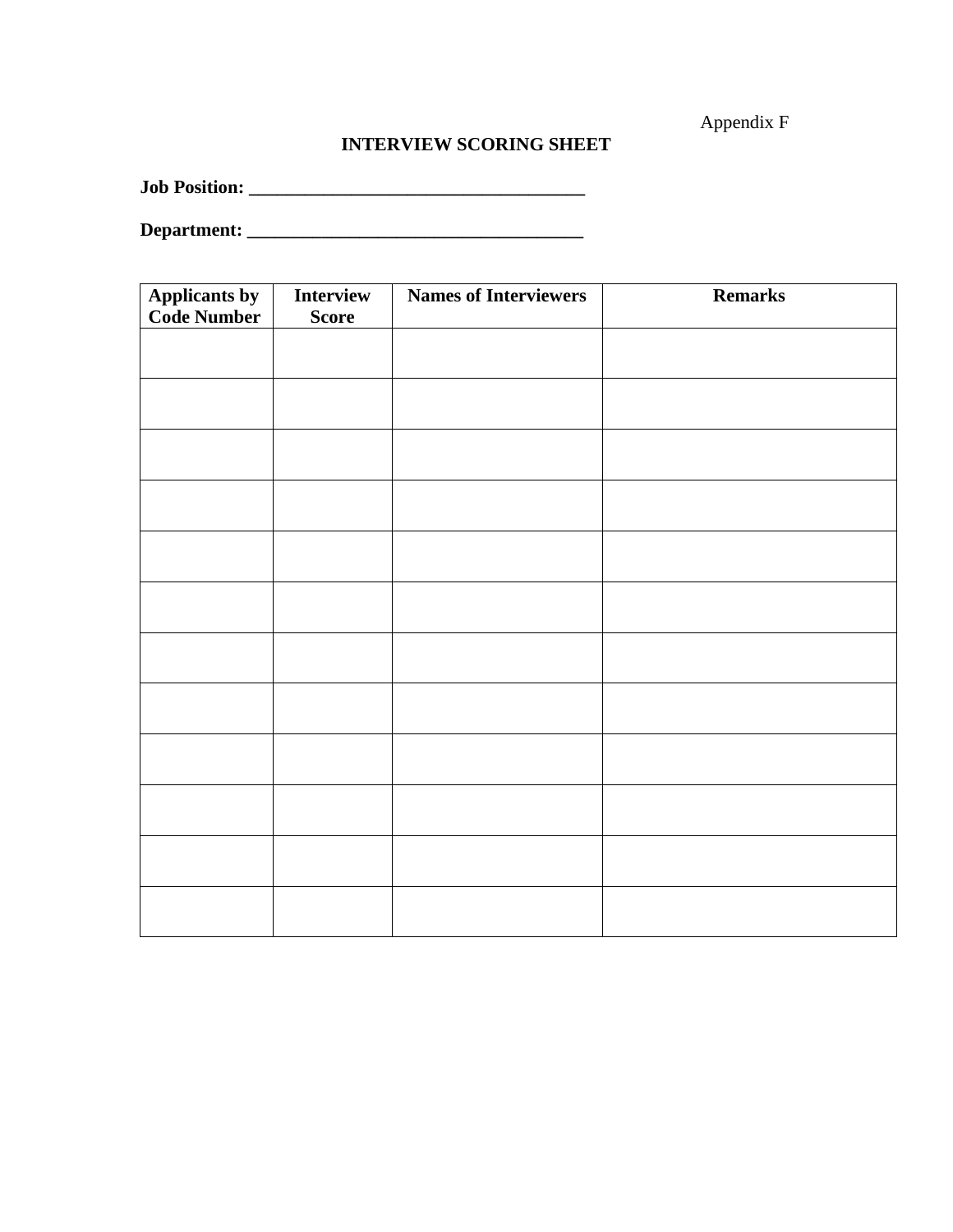## Appendix G

## INTERVIEW SCHEDULING FORM

| Time:      |  |
|------------|--|
| Applicant: |  |
|            |  |
| Time:      |  |
| Applicant: |  |
|            |  |
| Time:      |  |
| Applicant: |  |
|            |  |
| Time:      |  |
| Applicant: |  |
|            |  |
| Time:      |  |
| Applicant: |  |
|            |  |
| Time:      |  |
| Applicant: |  |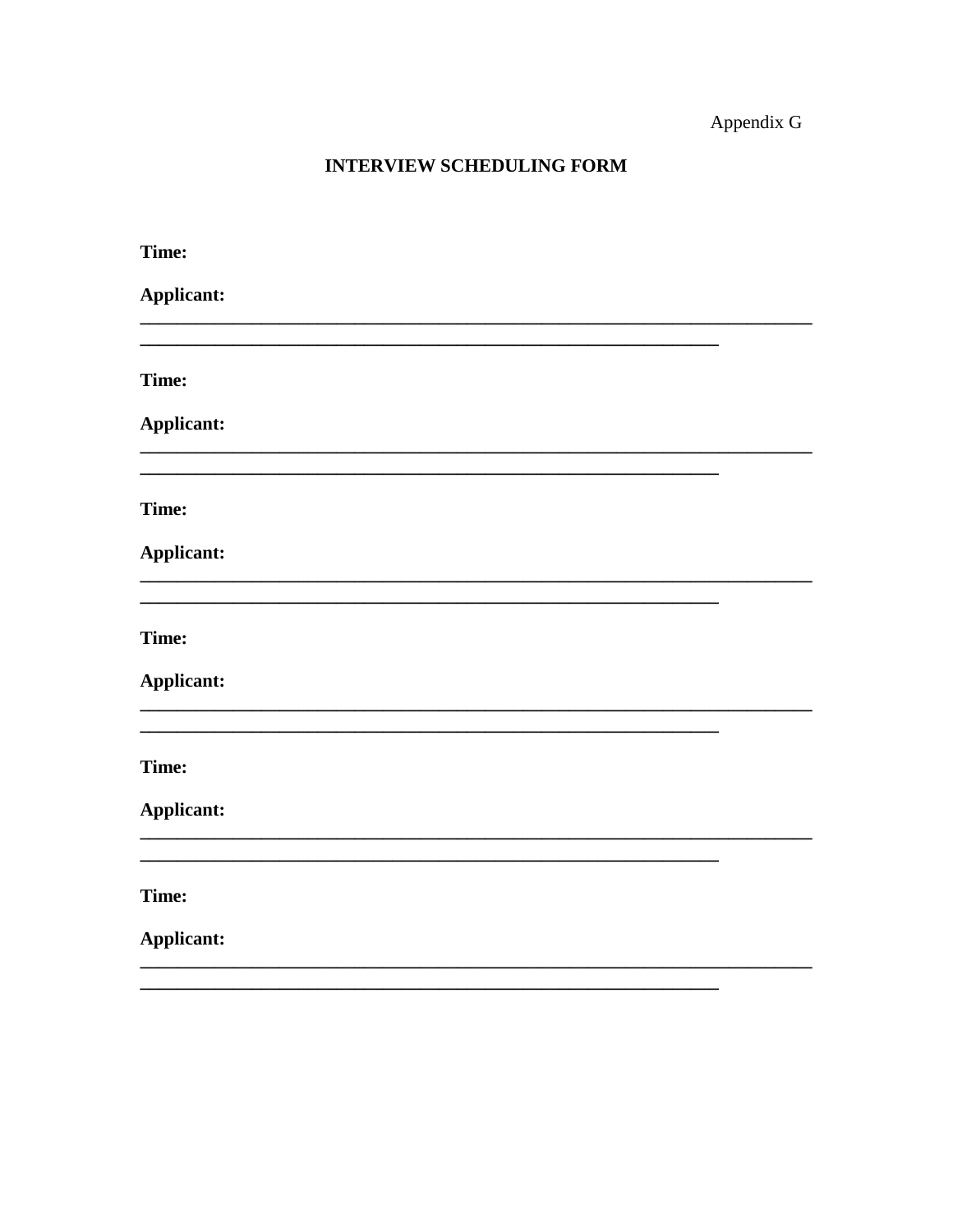Appendix H

## **TEMPLATE OFFER OF EMPLOYMENT**

Date:

Addressee:

#### **PERSONAL AND CONFIDENTIAL**

Dear Ms or Mr (first and last name of applicant):

#### **Re: Position Title – (Permanent/Contract) - Department**

The Town of Truro would like to thank you for your interview, and is pleased to offer you employment as *position* commencing *date.*

Your starting salary for the position is  $(\frac{2}{3})$  less deductions. This position carries with it a standard probationary period of six months *(refer to applicable collective agreements for probationary periods),* during which time your performance shall be evaluated. There will also be an employee orientation session scheduled upon commencement of the position and information with regards to our policies, procedures and benefits will be discussed with you at that time.

Your employment will be subject to the terms of the (applicable Collective Agreement or Non-Union Personnel Policy), a copy of which is enclosed.

If you are in agreement with the terms set out above, please sign the enclosed extra copy of this letter in the space provided and return to me.

I am confident that you will fulfill the responsibilities of *position* in a professional manner for the Town of Truro. Should you have any questions, please do not hesitate to contact our office at *phone number*.

Congratulations on your appointment.

Yours truly,

Signature

Encl: 1

**I have read, understand and agree with the above. I accept employment with the Town of Truro on these terms and conditions.**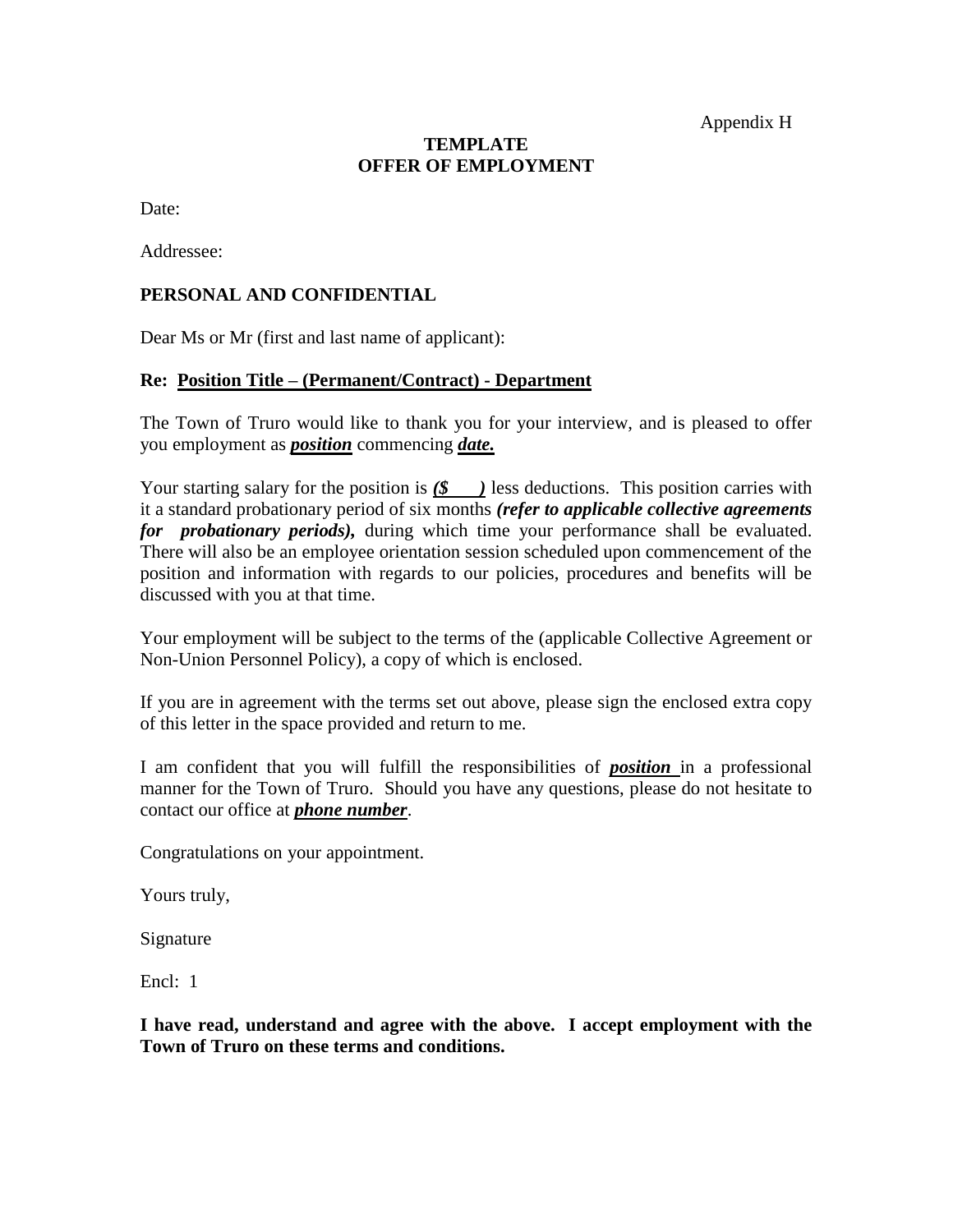**Dated this \_\_\_\_\_\_ day of \_\_\_\_\_\_, 200 \_.**

**\_\_\_\_\_\_\_\_\_\_\_\_\_\_\_\_\_\_\_\_** Signature of Employee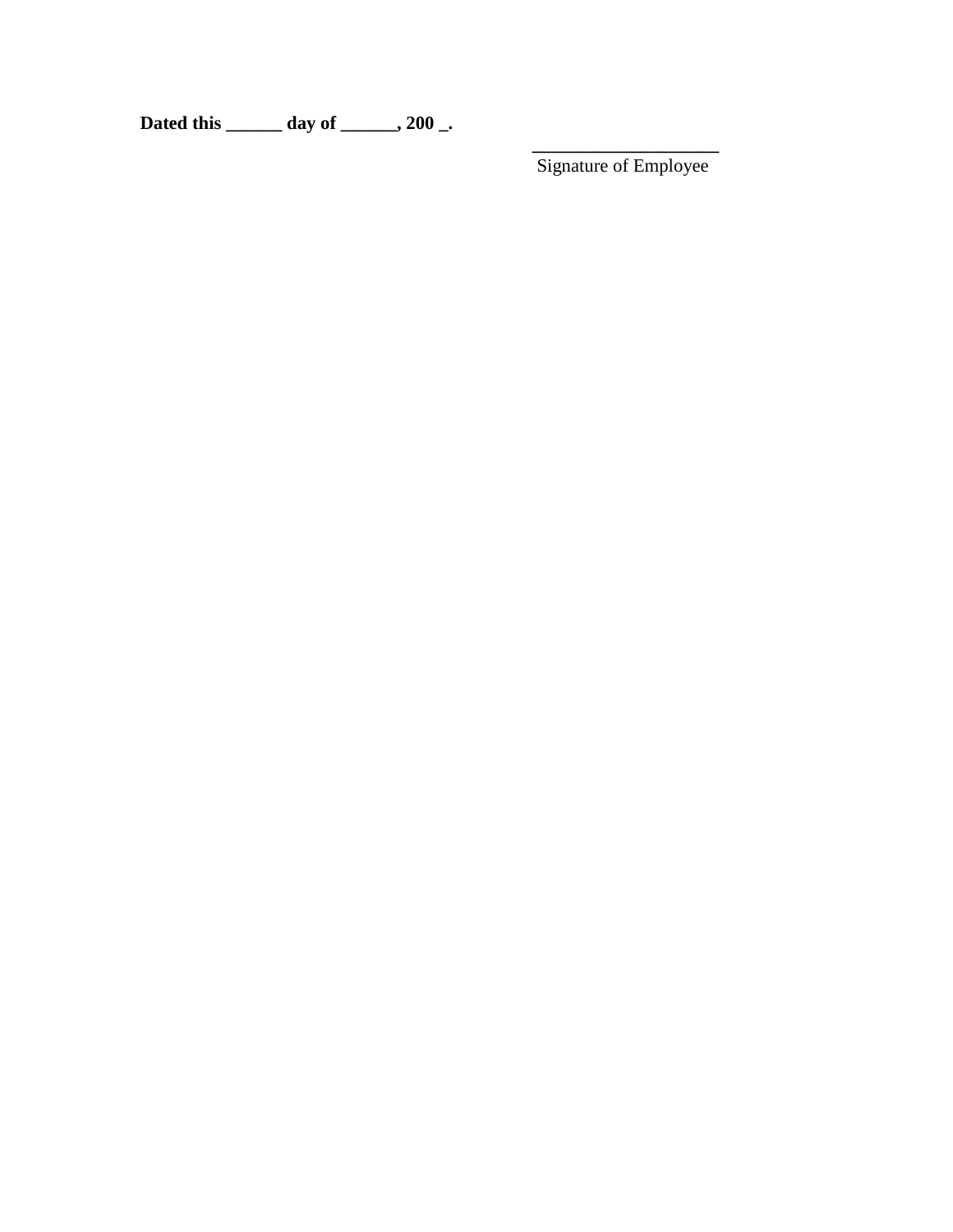#### Appendix I

#### **TEMPLATE CONDITIONAL OFFER OF EMPLOYMENT**

Date

Addressee

#### **PERSONAL AND CONFIDENTIAL**

#### **Re: Position Title (permanent/contract) - Department**

Dear (first name of applicant)

Please accept this letter as notice of your appointment as *position* for the Town of Truro, effective *date*. As discussed during your interview, the terms of this position are conditional upon the results of your medical examination.

The terms of the position include:

a.

b.

c.

I am confident that you will fulfill the responsibilities as *position* in a professional manner for the Town of Truro. Should you have any questions, please do not hesitate to contact our office at *phone number*.

Yours truly,

CAO Signature

**I have read, understand and agree with the above. I accept employment with the Town of Truro on these terms and conditions.**

**Dated this \_\_\_\_\_\_ day of \_\_\_\_\_\_, 200 \_.**

**\_\_\_\_\_\_\_\_\_\_\_\_\_\_\_\_\_\_\_\_** Signature of Employee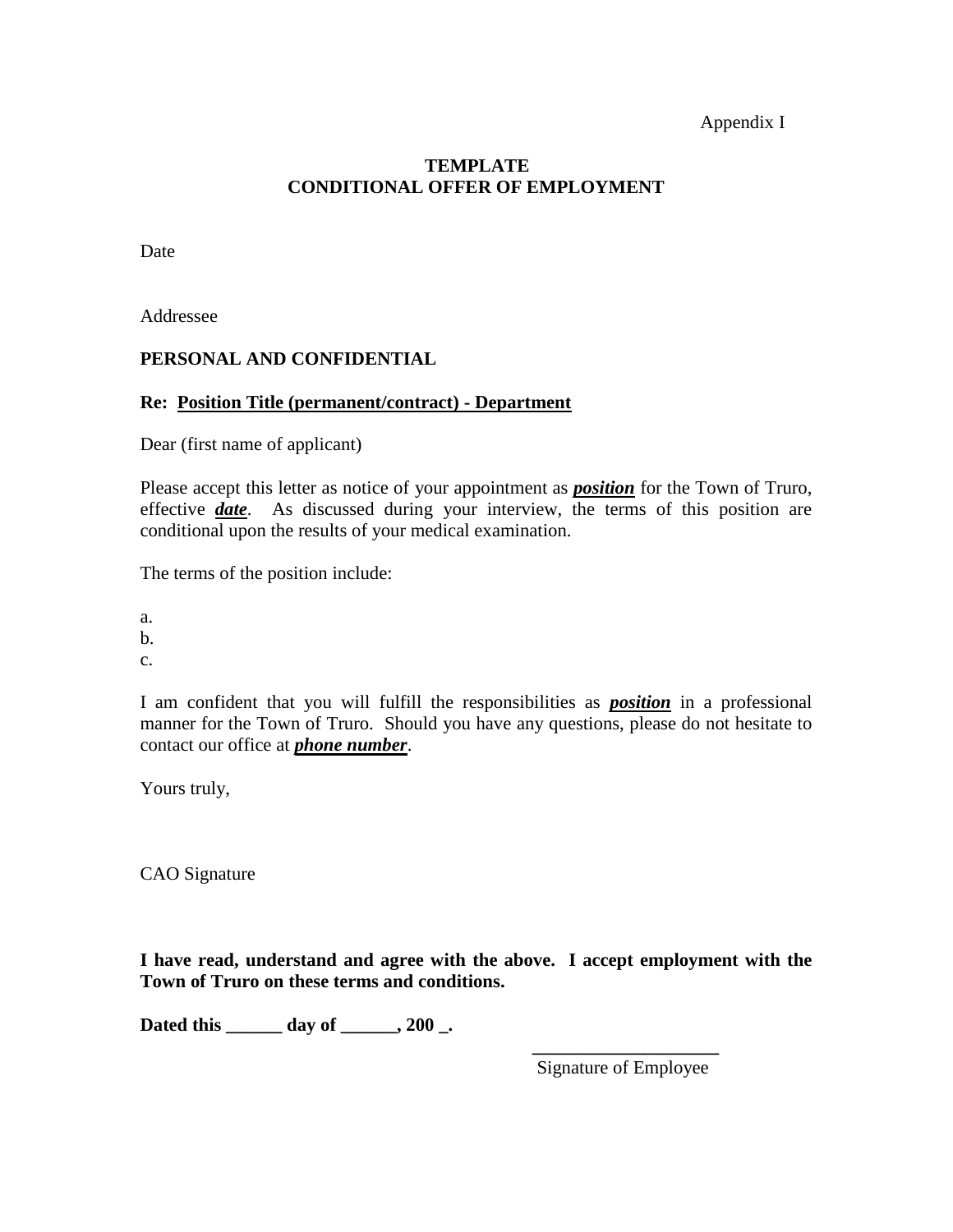#### Appendix J

#### **TEMPLATE UNSUCCESSFUL APPLICANT LETTER**

Date

Addressee

## **PERSONAL AND CONFIDENTIAL**

Dear Ms or Mr (first and last name of applicant):

#### **Re: Position Title – Department**

On behalf of the Town of Truro, I would like to thank you for your interest and effort regarding the *position and department*.

I regret to inform you that you were not the applicant chosen for this position. Please be advised that your application will be kept on file for a period of one year and will be reviewed if a position becomes available that requires your qualifications.

I wish you much success in your future endeavors.

Yours truly,

CAO Signature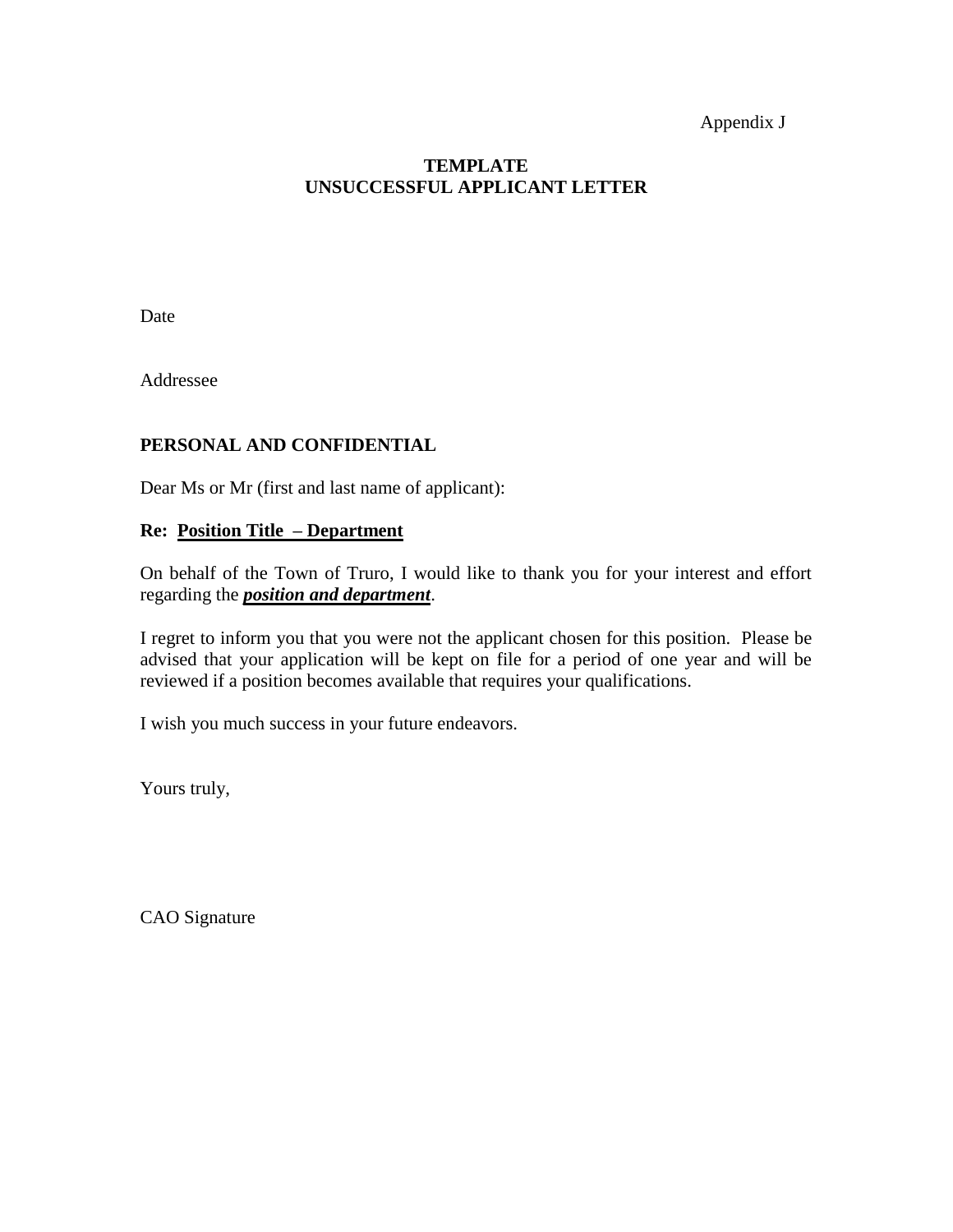#### **Telephone Reference Check Guidelines**

Permission must be given from the applicant to contact references. The applicant gives permission for reference checks by signing the *Reference Check Authorization Form.* You should remind the applicant during the interview that references will be checked. You must check all references prior to making a job offer.

The following guidelines should be used when preparing to check an applicant's reference:

- Review the applicant's resume and interview responses.
- Decide what questions you want to ask that are linked to the responsibilities in the job description.
- Plan your questions in advance.
- Ensure you are in a private area.
- Identify yourself immediately, explain your position and tell the employer why you are calling.
- Assure the employer that the information discussed will be held in confidence.
- Establish a comfortable rapport with the employer.
- Tell the employer about the position for which the applicant is being considered.
- Let the employer talk freely without interrupting.
- Be alert for obvious pauses, which may indicate the employer may have other information to share, but is hesitant to do so.
- Ask only job-related questions. Do not retain unsolicited personal information
- Thank them for their time.
- DON'T leave a callback message if the employer is not available.
- DON'T ask questions that can be answered with a simple "yes" or "no".
- DON'T end the conversation until you are sure you know the opinion of the employer.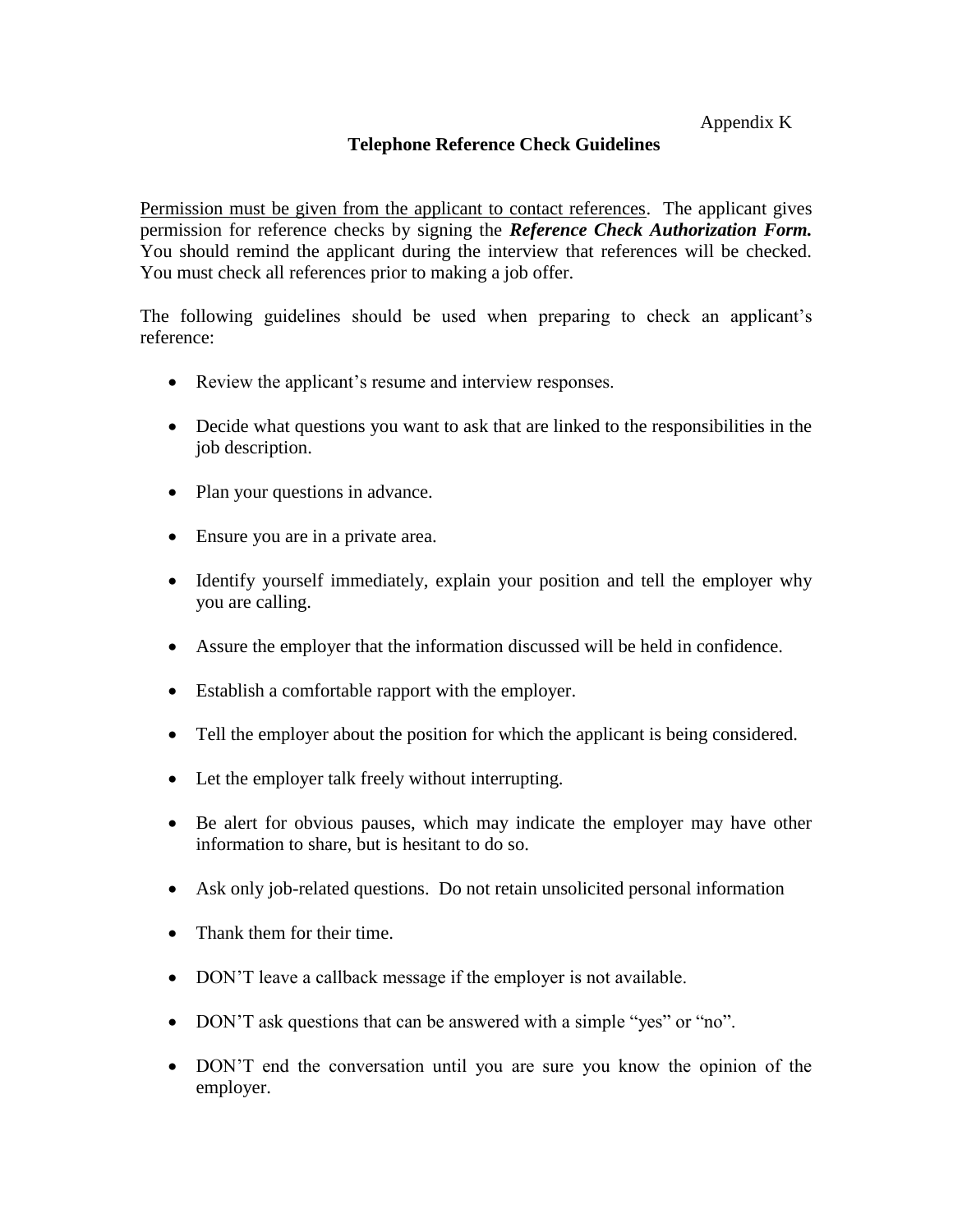- DON'T ask any questions on the basis of race, color, sex, age, religion, national origin, martial status, sexual orientation and disabilities
- DON'T ask questions about the applicant's citizenship, dependents, pregnancy, medical conditions, child care arrangements and family plans.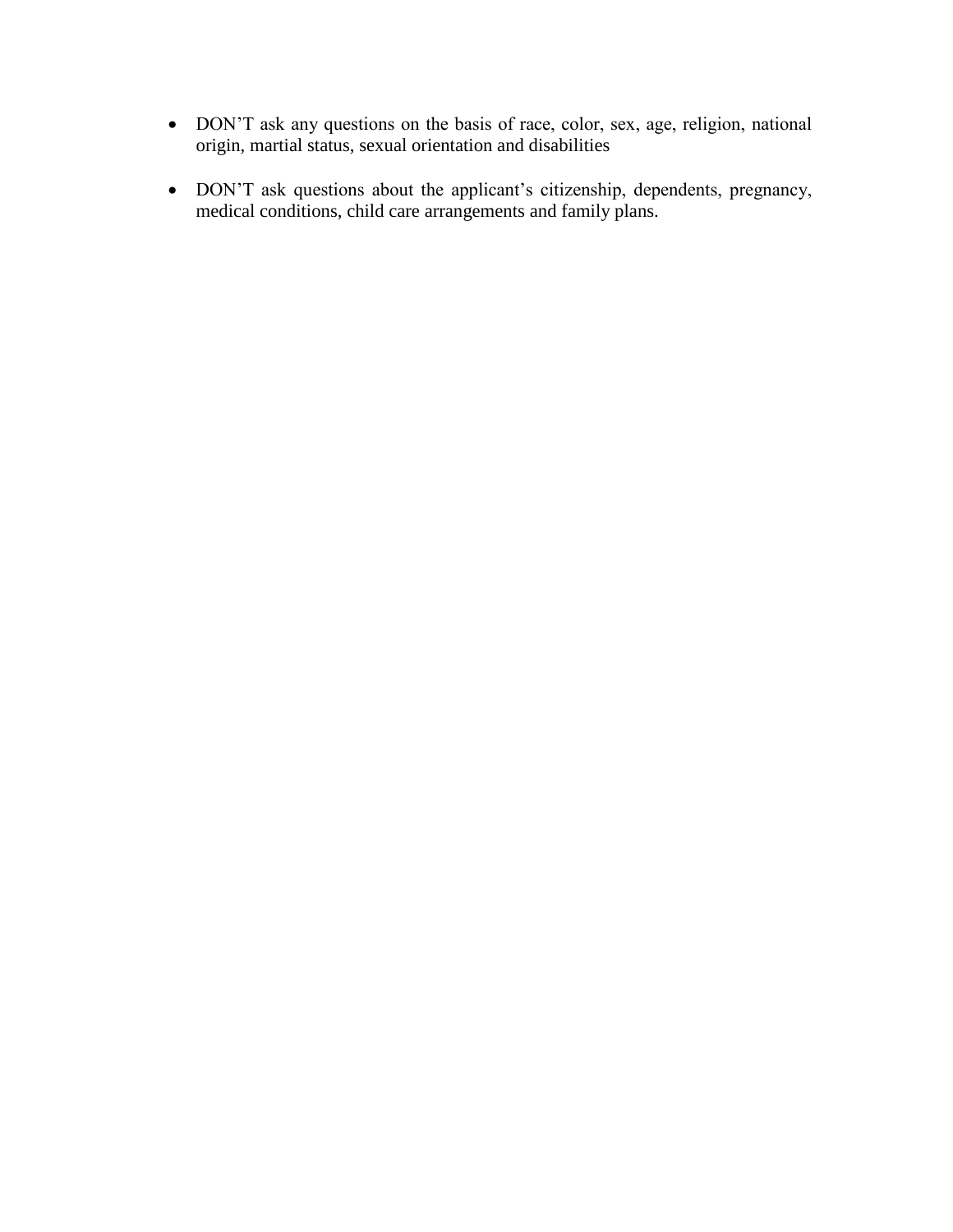Appendix L

|  | <b>Telephone Reference Check Form</b> |  |  |
|--|---------------------------------------|--|--|
|--|---------------------------------------|--|--|

| Responsibilities: (job description)                                            |  |
|--------------------------------------------------------------------------------|--|
|                                                                                |  |
|                                                                                |  |
|                                                                                |  |
| What is/was the applicant's job title?                                         |  |
| What are/were some of the job duties the applicant performed?                  |  |
| Why did the applicant leave your employment?                                   |  |
| Is/was the applicant dependable? ______ Not Very ______ Moderately ______ Very |  |
| What strong work characteristics does/did the applicant possess?               |  |
| What are/were some of the applicant's areas of development?                    |  |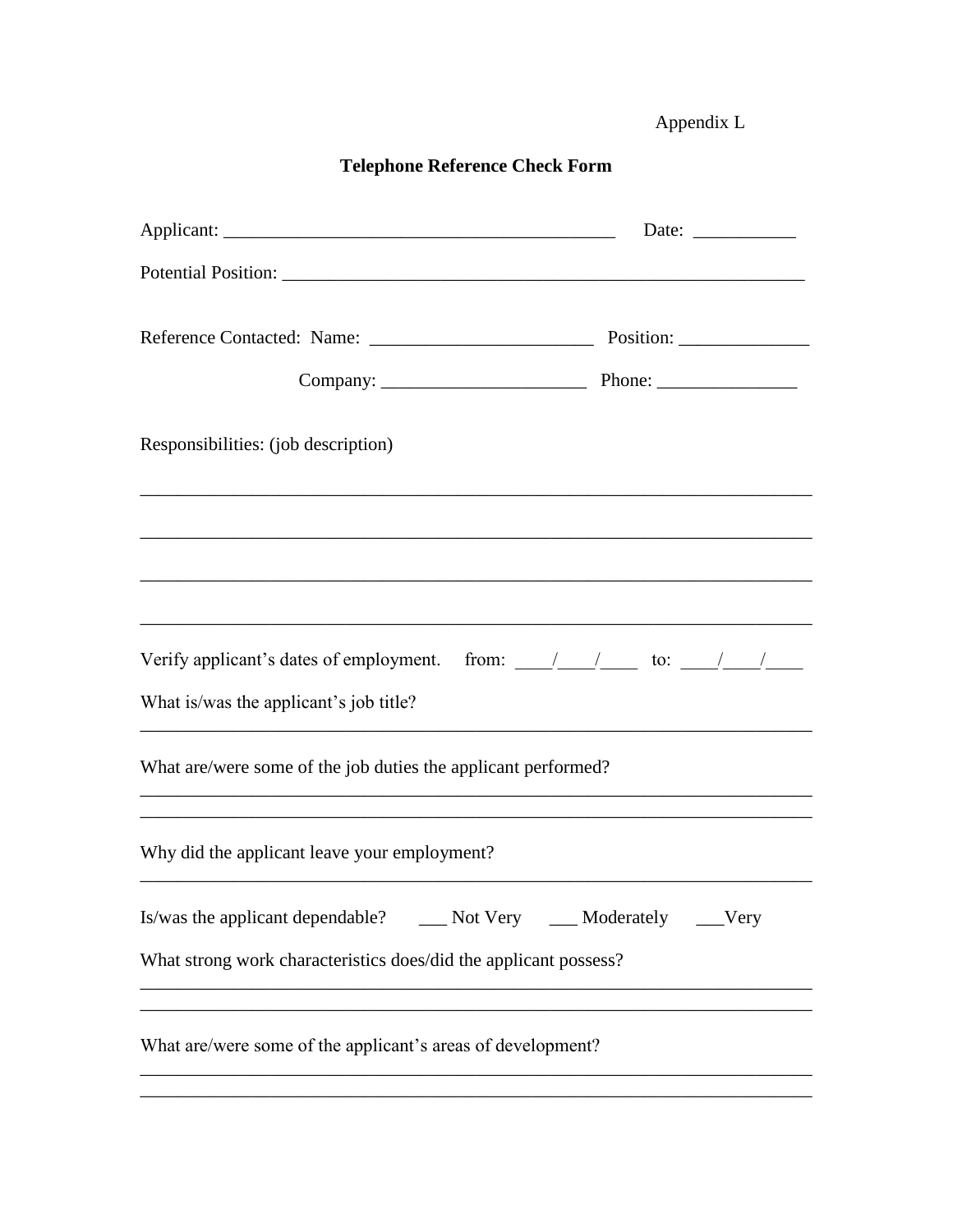Does/did the applicant take responsibility for self-development? Please give an example. \_\_\_\_\_\_\_\_\_\_\_\_\_\_\_\_\_\_\_\_\_\_\_\_\_\_\_\_\_\_\_\_\_\_\_\_\_\_\_\_\_\_\_\_\_\_\_\_\_\_\_\_\_\_\_\_\_\_\_\_\_\_\_\_\_\_\_\_\_\_\_\_

\_\_\_\_\_\_\_\_\_\_\_\_\_\_\_\_\_\_\_\_\_\_\_\_\_\_\_\_\_\_\_\_\_\_\_\_\_\_\_\_\_\_\_\_\_\_\_\_\_\_\_\_\_\_\_\_\_\_\_\_\_\_\_\_\_\_\_\_\_\_\_\_

\_\_\_\_\_\_\_\_\_\_\_\_\_\_\_\_\_\_\_\_\_\_\_\_\_\_\_\_\_\_\_\_\_\_\_\_\_\_\_\_\_\_\_\_\_\_\_\_\_\_\_\_\_\_\_\_\_\_\_\_\_\_\_\_\_\_\_\_\_\_\_\_ \_\_\_\_\_\_\_\_\_\_\_\_\_\_\_\_\_\_\_\_\_\_\_\_\_\_\_\_\_\_\_\_\_\_\_\_\_\_\_\_\_\_\_\_\_\_\_\_\_\_\_\_\_\_\_\_\_\_\_\_\_\_\_\_\_\_\_\_\_\_\_\_

\_\_\_\_\_\_\_\_\_\_\_\_\_\_\_\_\_\_\_\_\_\_\_\_\_\_\_\_\_\_\_\_\_\_\_\_\_\_\_\_\_\_\_\_\_\_\_\_\_\_\_\_\_\_\_\_\_\_\_\_\_\_\_\_\_\_\_\_\_\_\_\_

\_\_\_\_\_\_\_\_\_\_\_\_\_\_\_\_\_\_\_\_\_\_\_\_\_\_\_\_\_\_\_\_\_\_\_\_\_\_\_\_\_\_\_\_\_\_\_\_\_\_\_\_\_\_\_\_\_\_\_\_\_\_\_\_\_\_\_\_\_\_\_\_

\_\_\_\_\_\_\_\_\_\_\_\_\_\_\_\_\_\_\_\_\_\_\_\_\_\_\_\_\_\_\_\_\_\_\_\_\_\_\_\_\_\_\_\_\_\_\_\_\_\_\_\_\_\_\_\_\_\_\_\_\_\_\_\_\_\_\_\_\_\_\_\_

\_\_\_\_\_\_\_\_\_\_\_\_\_\_\_\_\_\_\_\_\_\_\_\_\_\_\_\_\_\_\_\_\_\_\_\_\_\_\_\_\_\_\_\_\_\_\_\_\_\_\_\_\_\_\_\_\_\_\_\_\_\_\_\_\_\_\_\_\_\_\_\_

Does/did the applicant require more than normal supervision?

How well does/did the applicant adapt to change? Please give an example.

What types of personalities does/did the applicant get along with? What types of personalities does/did the applicant have problems with?

Does/did the applicant supervise other employees? \_\_\_\_\_ Yes \_\_\_\_\_ No, If yes, how many?  $\frac{1}{\sqrt{1-\frac{1}{2}}\sqrt{1-\frac{1}{2}}\left\vert \frac{1}{2}+1\right\vert }$ 

How does/did the applicant handle conflict or confrontational situations?

If you had one word to describe the applicant, what would it be?

Would you rehire the applicant? \_\_\_\_\_\_\_ Yes \_\_\_\_\_\_\_ No Why or Why not?

| Name of<br>Verifier:<br>________ |  |  |
|----------------------------------|--|--|
|                                  |  |  |

| Sig<br>11TQ |  |  |
|-------------|--|--|
|             |  |  |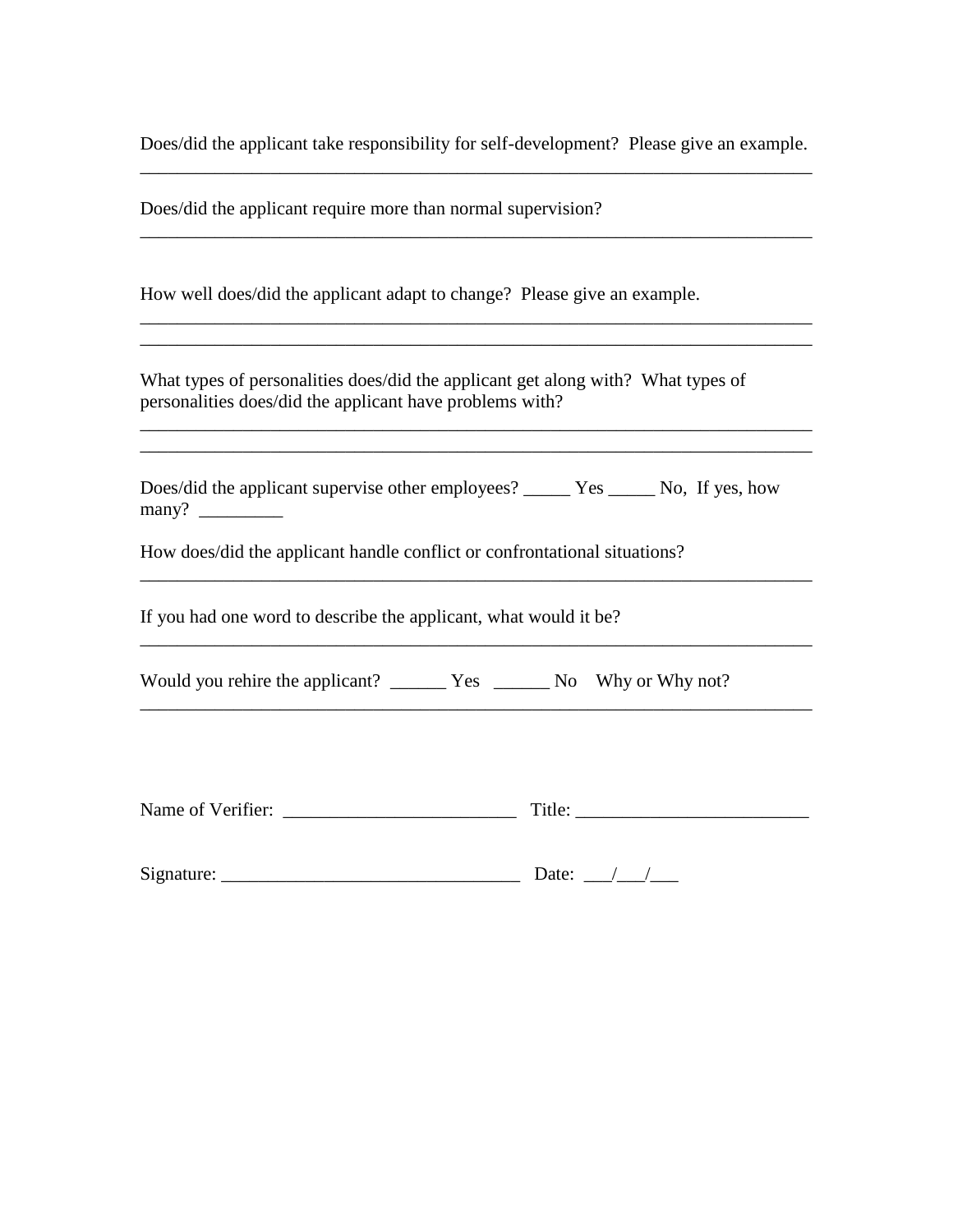#### Appendix M

#### **Reference Check Authorization Form**

I hereby authorize any person or organization I have listed as a references listed below to disclose in good faith any information they may have regarding my qualification and suitability for employment with the Town of Truro. These checks are to be made in connection with my application for the position of  $\overline{\phantom{a}}$ and must be carried out within thirty days of the signing of this document.

#### **References:**

| <b>Name</b> | Organization | <b>Phone Number</b> |
|-------------|--------------|---------------------|
|             |              |                     |
|             |              |                     |
|             |              |                     |
|             |              |                     |

**\_\_\_\_\_\_\_\_\_\_\_\_\_\_\_\_\_\_\_\_\_\_\_\_\_\_\_\_\_\_ \_\_\_\_\_\_\_\_\_\_\_\_\_\_**

**\_\_\_\_\_\_\_\_\_\_\_\_\_\_\_\_\_\_\_\_\_\_\_\_\_\_\_\_\_ \_\_\_\_\_\_\_\_\_\_\_\_\_\_ Applicant's Signature Date**

**Interview Board Member Date**